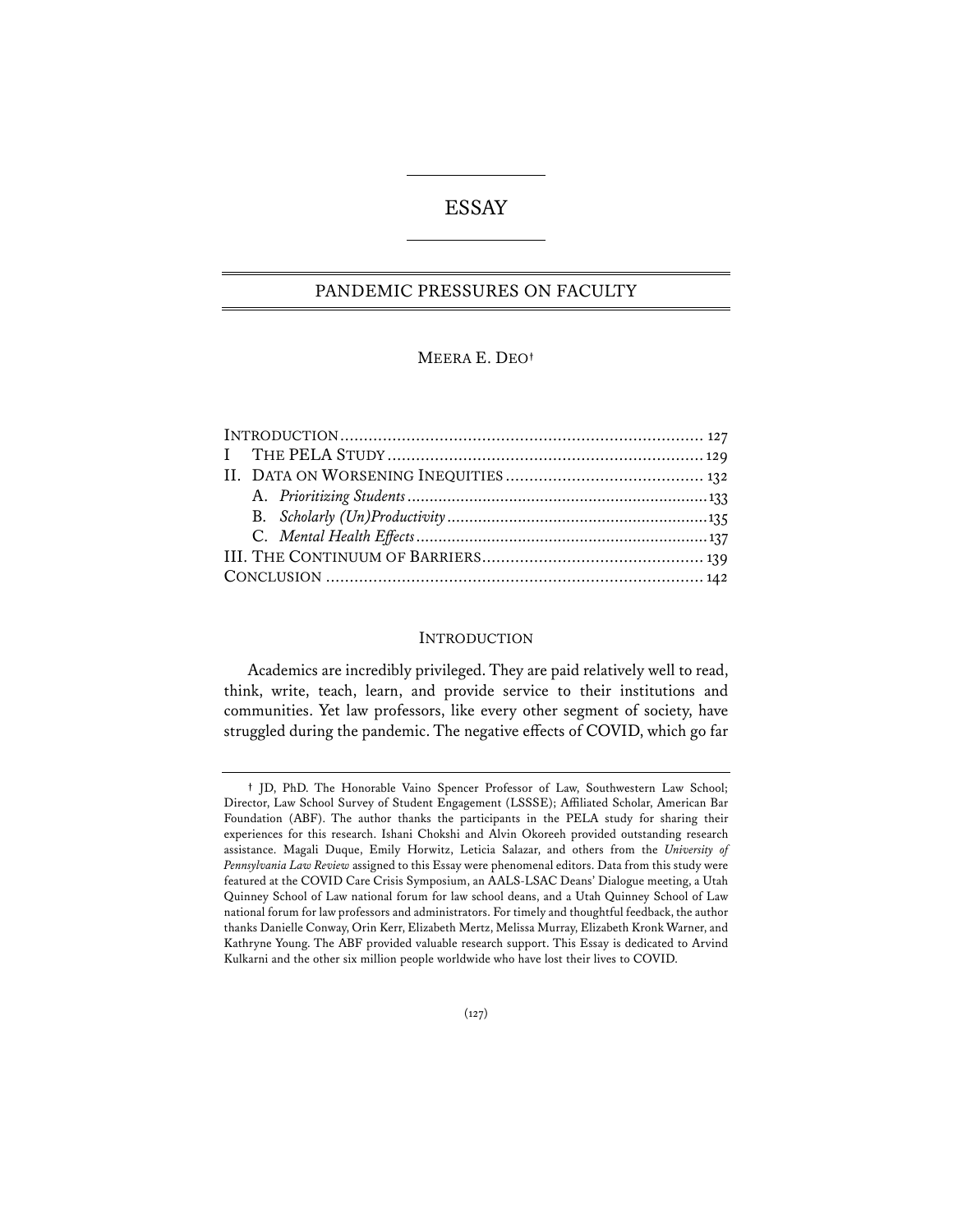beyond health consequences, are not distributed equally either within or outside of legal education. Those faculty who were in vulnerable positions before March 2020 have borne the brunt of these difficulties during the pandemic. In the hierarchical structure of legal academia—one that prioritizes scholarship over service, the Socratic method above skills-based learning, and normative doctrinal scholarship more than identity-based research—underrepresented and marginalized populations have faced heightened challenges due to COVID.

This Essay shares preliminary findings from the *Pandemic Effects on Legal Academia* (PELA) study, the first national empirical study to document challenges facing law professors with varying personal and professional responsibilities during COVID. The data reveal disturbing findings of worsening inequities, a lack of structural support, and negative health effects, especially for caregivers, women of color, white women, and untenured faculty. Although the research subjects included in this empirical project are law professors, the findings and implications are relevant for marginalized populations in myriad employment contexts, including graduate students who are mothers, junior associates in law firms, and women working outside the home in virtually any field. More specifically, the findings that vulnerable populations have been performing extra service at work and at home during COVID, leaving little time for labor that is more valued (in terms of recognition or compensation), reflect workplace contexts far beyond academia; similarly, the proposed solutions—including directives to be flexible and to implement creative support mechanisms—should be applied to elevate precarious workers in every sphere.

Certainly, inequities existed before COVID. In academia, women, and especially women of color, have always provided more service on campus, including prioritizing student needs; untenured faculty, many of whom are parents to young children, face added workplace pressures, given extra caregiving duties at home and a lack of job security.**<sup>1</sup>** However, the pandemic has intensified inequities for vulnerable populations. Left unchecked, these deepening disparities will further divide and entrench hierarchies in legal academia, resulting in a loss of the very diversity institutions now tout.**<sup>2</sup>** Instead of ignoring these challenges or assuming they will fade as the

**<sup>1</sup>** For baseline findings on race and gender inequities in legal academia, see MEERA E. DEO, UNEQUAL PROFESSION: RACE AND GENDER IN LEGAL ACADEMIA (2019). Existing and ongoing barriers facing vulnerable populations are discussed at greater length, *infra* Parts II & III.

**<sup>2</sup>** In summer 2020, dozens of law schools issued antiracism statements and faculty resolutions committing to improve diversity, equity, and inclusion in legal education. Danielle M. Conway, Danielle Holley-Walker, Kimberly Mutcherson, Angela Onwuachi-Willig & Carla D. Pratt, *Law Deans Antiracist Clearinghouse Project*, ASS'N. OF AM. L. SCHS., https://www.aals.org/about/publications/ antiracist-clearinghouse [https://perma.cc/86Q5-SMNZ].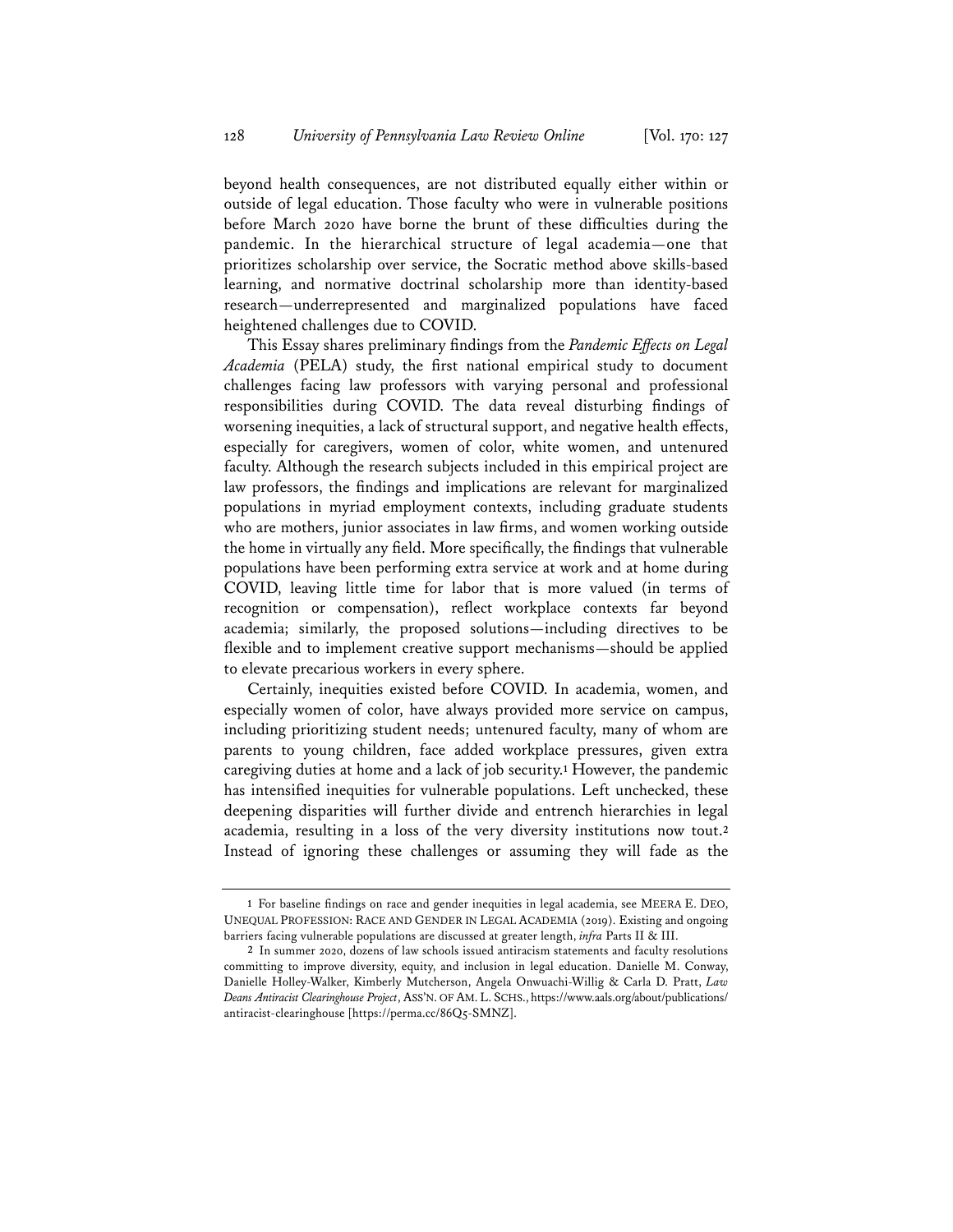pandemic subsides, administrators and policymakers should recognize the need to intervene. We must act now, and we must act fast, or academia may lose a disproportionate share of scholars from diverse backgrounds. If we do nothing, we risk losing their perspectives in the classroom, their voices at faculty meetings, and their scholarship from the law review canon.

## I. THE PELA STUDY

Until now, there has been no empirical study of pandemic effects on law faculty. Scholars have not collected, analyzed, nor disseminated data to understand the challenges law professors have endured, how they have been coping, or what administrators and faculty can do to better support one another as we enter the third year of the COVID crisis.**<sup>3</sup>** Other academic disciplines have already documented negative effects on vulnerable populations.**<sup>4</sup>**

The PELA study is the first national empirical study to document law faculty challenges during COVID and strategize solutions.**<sup>5</sup>** The study uses

**4** Giuliana Viglione, *Are Women Publishing Less During the Pandemic? Here's What the Data Say*, 581 NATURE 365, 365 (2020); Noam Scheiber, *Pandemic Imperils Promotions for Women in Academia*, N.Y. TIMES (Oct. 6, 2020), https://www.nytimes.com/2020/09/29/business/economy/pandemic-womentenure.html [https://perma.cc/4ATZ-BTYD].

**<sup>3</sup>** There has been one gathering of scholars who shared research and experiences to document how the increase in caregiving duties affected law faculty and other academics, and to strategize solutions. The author of this Essay was one of the organizers of that COVID Care Crisis Symposium, along with Professors Shruti Rana and Cyra Choudhury. *COVID Care Crisis Symposium,* IND. UNIV. HAMILTON LUGAR SCH. OF GLOB. & INT'L STUD., https://hls.indiana.edu/covid-symposium/2021 symposium.html [https://perma.cc/D8FC-EVPT]. A second Symposium is currently scheduled for June 2022. *The COVID Care Crisis Symposium: Part II: Imagining Solutions and Taking Action*, IND. UNIV. HAMILTON LUGAR SCH. OF GLOB. & INT'L STUD., https://hls.indiana.edu/covid-symposium/ index.html [https://perma.cc/GQ9X-3RY9].

**<sup>5</sup>** The PELA study draws from a national sample that includes clinical, legal writing, academic support, bar preparation, library, and doctrinal faculty. There is one other study of clinical law faculty experiences during COVID. *See* AALS Pol'y Comm. & CLEA Comm. for Equity & Inclusion, *Clinicians Refect on COVID-19: Lessons Learned and Looking Beyond*, 28 CLINICAL L. REV. 15 (2021). Studies by institutions that surveyed their own faculty in various disciplines reached similar conclusions to those presented here. *See, e.g.*, Letter from Nw. Org. of Women Fac. to Morton O. Schapiro, President of Nw. Univ., Kathleen Hagerty, Provost of Nw. Univ. & Sekile M. Nzinga, Assoc. Provost of Diversity & Inclusion of Nw. Univ. (Sept. 21, 2020), https://cpb-use1.wpmucdn.com/sites.northwestern.edu/dist/0/2419/files/2020/09/OWFCallforImmediateAction Sept2020-final.pdf [https://perma.cc/W8VE-2DR5] ("Women faculty are overrepresented in the teaching track and other relatively low-paid faculty positions, and in academic positions that lack job security. They often have heavier teaching, student advising and service responsibilities, alongside disproportionate caregiving and home responsibilities. Now these existing inequities are being exacerbated by the pandemic."); ANNE JOSEPH O'CONNELL, MARGOT GERRITSEN & SARA SINGER, STANFORD UNIV. FAC. WOMEN'S F. STEERING COMM., STANFORD UNIV., COVID FACULTY SURVEY (2020), https://facultydevelopment.stanford.edu/sites/g/files/sbiybj9996/ f/fwf\_covid-19\_survey\_discussion\_as\_presented\_with\_corrections\_december\_10\_2020\_reduced.pdf [https://perma.cc/D9CF-EGUX] (finding women faculty and junior scholars had more stress, less time for research, and spent more time on childcare during COVID).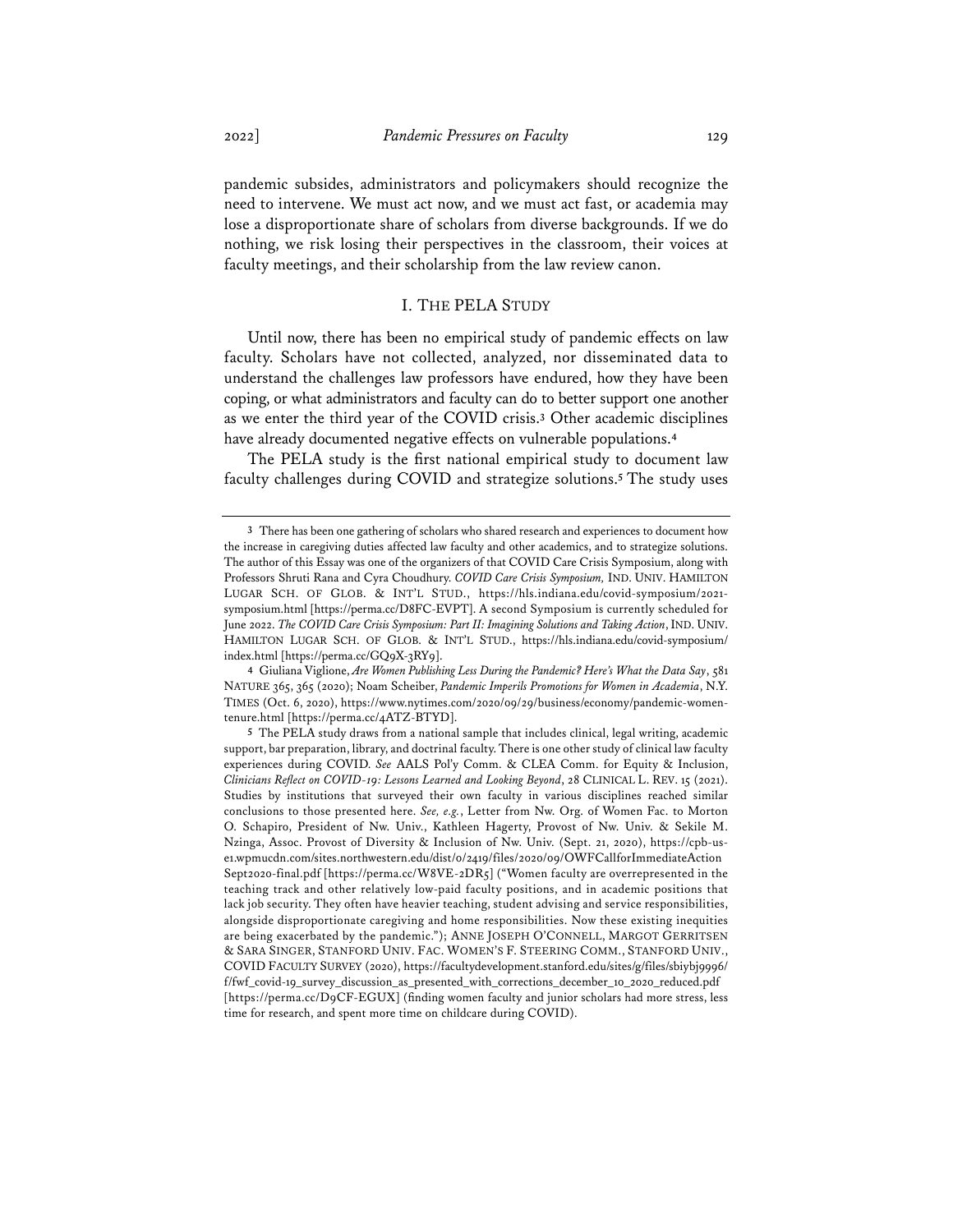target sampling to gather survey and interview data from law faculty during the academic year 2020–2021, and oversamples vulnerable law teachers, including the overlapping categories of caregivers, untenured faculty, women of color, and white women.**6**A painstaking data collection process, following established as well as innovative target sampling techniques, ensured the final sample was broadly representative according to race, ethnicity, gender, region of the country, school selectivity, caregiving involvement, leadership status, field of teaching, and employment status (including professors who are tenured, pre-tenure, and contract-based).**<sup>7</sup>** Each of the thirty-five participants in the study completed an online Qualtrics survey, which asked about the professor's background, online teaching experience, time spent on personal and professional responsibilities, and various perspectives on legal education.**<sup>8</sup>** The quantitative data were then analyzed using Qualtrics and Excel.**<sup>9</sup>**

After completing the survey, participants joined an online, in-depth, oneon-one interview with the author of this Essay (who is also the Principal Investigator of the PELA study). The interview protocol covered experiences in academia overall as well as those specific to the pandemic.**<sup>10</sup>** The recorded interview was later transcribed, coded, and analyzed to identify patterns using customary qualitative data analysis techniques.**<sup>11</sup>** The quotes shared throughout this Essay are excerpts from the qualitative data, grouped together by common themes and experiences.**<sup>12</sup>** While pseudonyms are used to protect confidentiality and preserve anonymity, no modifications have been made to

**<sup>6</sup>** The findings note when faculty participants are tenured or untenured, as well as their race, gender, and occasionally their status as caregivers and administrators. Although those labeled as untenured faculty may refer to either pre-tenure or contract-based faculty, they are not identified at that level of detail in order to protect their anonymity given the low numbers of faculty, especially women of color professors, in these positions. For similar reasons, those teaching Legal Writing, Academic Support, Bar Preparation, Library, and Clinic courses are included in the data but not identified as such individually.

**<sup>7</sup>** For more information on effective usage of target sampling, see John K. Watters & Patrick Biernacki, *Targeted Sampling: Options for the Study of Hidden Populations*, 36 SOC. PROBS. 416 (1989) and DEO, *supra* note 1, at 172-74.

**<sup>8</sup>** The PELA study survey instrument is on file with the author.

**<sup>9</sup>** The PELA study received a formal Institutional Review Board (IRB) exemption in August 2020. For more on PELA methods, see Meera E. Deo, *Investigating Pandemic Effects on Legal Academia*, 89 FORDHAM L. REV. 2467, 2490-92 (2021).

**<sup>10</sup>** The PELA study interview protocol is on file with the author.

**<sup>11</sup>** *See, e.g.*, BARNEY G. GLASER & ANSELM L. STRAUSS, THE DISCOVERY OF GROUNDED THEORY: STRATEGIES FOR QUALITATIVE RESEARCH 2-6 (1967) (describing "grounded theory," which revolves around "the discovery of theory from data systematically obtained from social research").

**<sup>12</sup>** No citations are provided for the quotes because they are original empirical data from the qualitative (interview) portion of the PELA study. As required by IRB protocols and the protection of human research subjects, all transcripts will remain on file with the author while dissemination of the data is ongoing. They will not be shared with others or released to the public to maintain confidentiality and preserve anonymity.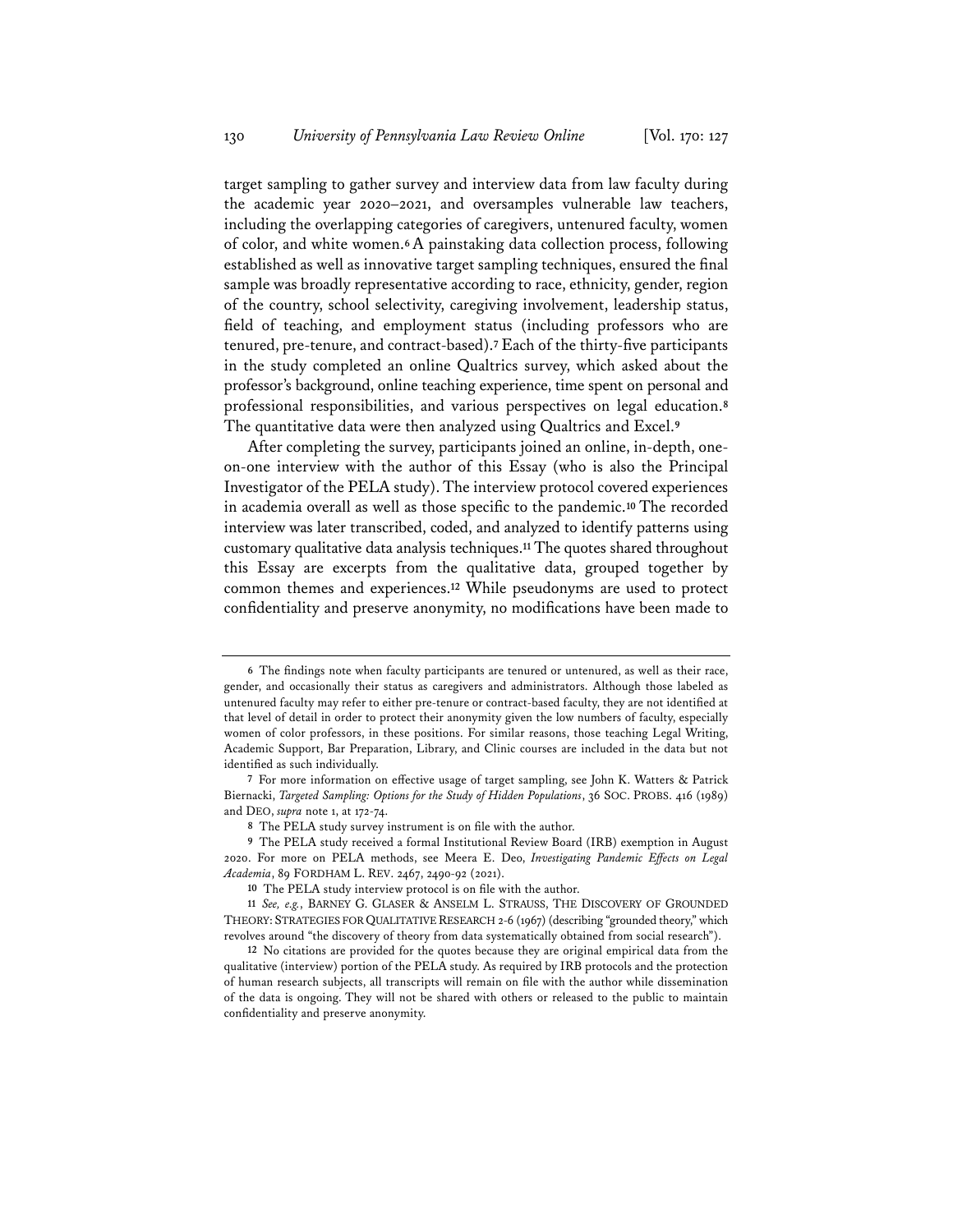the data. Through the qualitative data, the faculty participants of the PELA study speak for themselves.

Together, the mixed-method approach of the PELA study captures a wide range of law-faculty perspectives, gathering broad-strokes information through the survey as well as more nuanced details and explanations during interviews.**<sup>13</sup>** In order to delve deeper into their unique experiences, the project design also purposefully oversamples professors from vulnerable populations, including those who are women of color, caregivers, white women, and untenured. As a whole, the sample includes perspectives from women as well as men, junior scholars and senior scholars alike, those teaching doctrinal as well as skills-heavy courses, and contract-based, pretenure, and tenured faculty.**<sup>14</sup>** Racial and ethnic diversity is built into the sample, including multiple professors who are Black, Latinx, Native American, Asian American, Middle Eastern, and white. The survey results frame the heart of the study: qualitative data displayed as quotes, representing pervasive experiences gleaned from patterns in the interviews, presented in the actual words of faculty.

There are some limitations. The non-random sample is relatively small, and results rely on preliminary analyses.**<sup>15</sup>** Yet a target sample of thirty-five for a primarily interview-based study can reveal meaningful insights into the experiences of law faculty, especially vulnerable populations.**<sup>16</sup>** Furthermore, because there is no direct listing of law faculty of color, women law faculty, or faculty who are caregivers, the target sampling method is the most

**15** Non-traditional methodological approaches can not only be valid, but are sometimes the most reliable options for reaching vulnerable populations. Furthermore, reaching *saturation*—the point at which the same patterns are readily established from existing data—is a more effective determinant of when data collection is complete than reaching an arbitrary numeric goal. ASHLEY T. RUBIN, ROCKING QUALITATIVE SOCIAL SCIENCE: AN IRREVERENT GUIDE TO RIGOROUS RESEARCH 147-53 (2021).

**16** As Political Scientist Efrén Pérez writes, "In-depth interviews like these are incredibly useful for developing one's understanding of a new concept [with resulting insights viewed] as exploratory, with the aim of theory building, rather than hypothesis testing." EFRÉN O. PÉREZ, DIVERSITY'S CHILD: PEOPLE OF COLOR AND THE POLITICS OF IDENTITY 35 (2021).

**<sup>13</sup>** JOHN W. CRESWELL & VICKI L. PLANO CLARK, DESIGNING AND CONDUCTING MIXED METHODS RESEARCH 1 (2007) (explaining the benefits of "bring[ing] together both quantitative and qualitative data to tell the story").

**<sup>14</sup>** The term "doctrinal" is used here to distinguish these professors from others teaching more "skills-heavy" courses. Of course, Legal Writing, Library Sciences, and other skills-heavy areas are themselves full of doctrine and worthy of scholarly engagement, and many "doctrinal" faculty infuse their courses with skills-based learning. Some scholars instead use the term "podium faculty" to describe "doctrinal" faculty, though many teaching Civil Procedure or Constitutional Law walk the classroom and engage fully with students as much as Clinical or Academic Support professors who are rarely behind a podium. There is no perfect term to distinguish between these professors perhaps because it is a distinction without much difference as all are (or should be) called "professors". In this Essay, I do refer to all faculty participants as professors, regardless of their formal titles.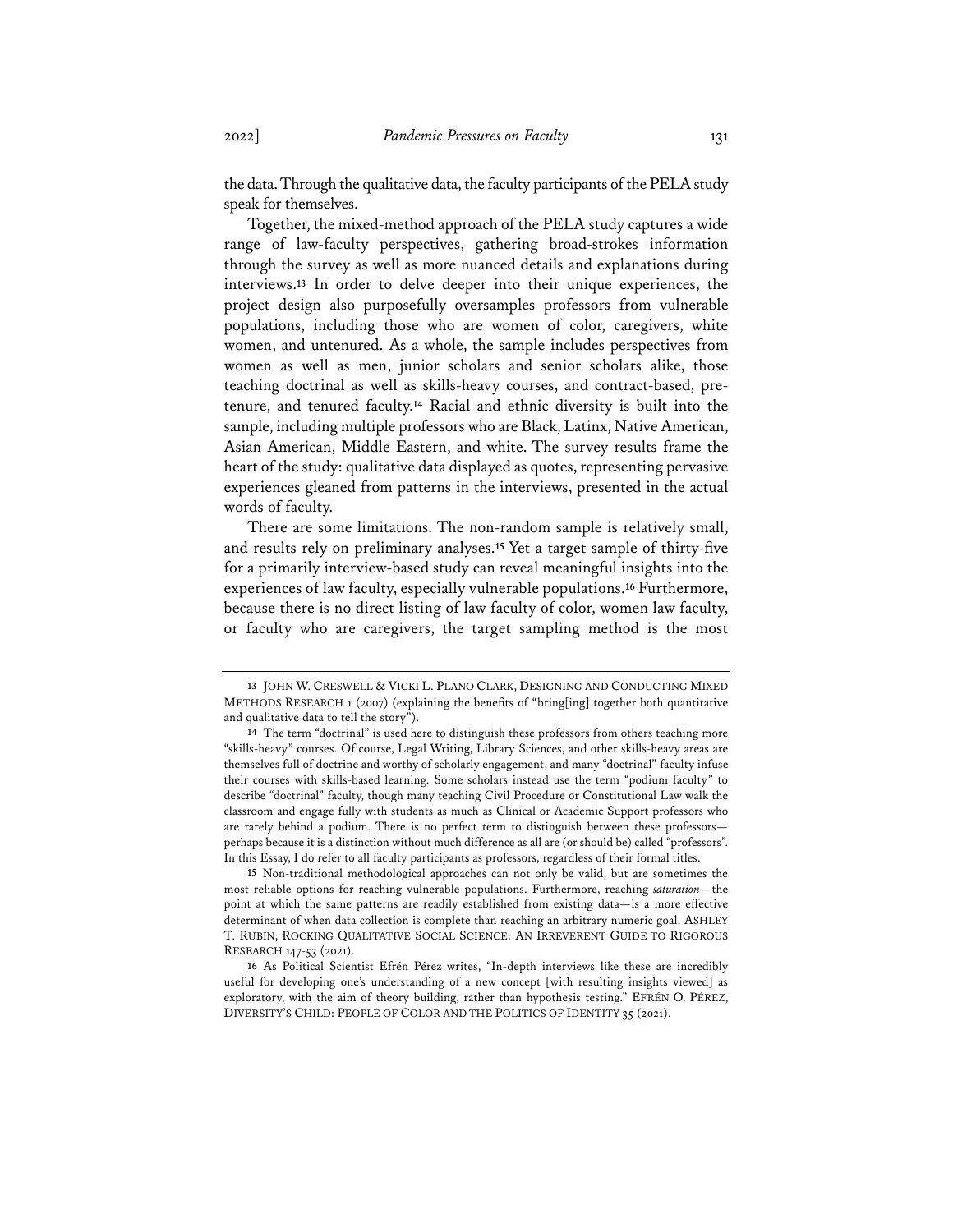methodologically effective, reliable, and valid way to ensure access to and capture the experiences of these vulnerable populations.**<sup>17</sup>** Finally, preliminary findings provide a starting point for more robust future analyses.**<sup>18</sup>** Because the importance of the results was evident during data collection, it became critical to avoid additional delay, quickly complete data collection, conduct preliminary analyses, and disseminate findings in order to effect immediate and meaningful improvements in legal education while the pandemic is ongoing.

## II. DATA ON WORSENING INEQUITIES

The PELA findings are deeply disturbing. They document how challenges have been exacerbated during COVID, especially for already vulnerable professors who may leave law teaching altogether if circumstances do not rapidly improve. A full forty-three percent of participants in the PELA survey have considered leaving legal academia since the start of the pandemic; those in vulnerable positions are even more likely to leave. Two of the thirty-five professors who participated in the PELA study during academic year 2020–2021, both from underrepresented and marginalized populations, have left law teaching already. Without immediate action, we risk losing the participation of a significant share of scholars from vulnerable backgrounds due to pandemic effects.

The different vulnerable populations highlighted in the PELA study face distinct challenges, though each of them is devalued or lacks security due to their status as traditional outsiders in legal academia.**<sup>19</sup>** Women of color face unique barriers to professional success due to ongoing institutional

**<sup>17</sup>** *See generally* Watters & Biernacki, *supra* note 7 (discussing the target sampling method). *See also* DEO, *supra* note 1, at 172-74.

**<sup>18</sup>** Works in progress include Meera E. Deo, *Pandemic Effects on Legal Education*, 63 SANTA CLARA L. REV. (forthcoming 2023) [hereinafter Deo, *Pandemic Effects on Legal Education*] (on file with author); Meera E. Deo, *Pandemic Parenting* (in progress) [hereinafter Deo, *Pandemic Parenting*] (on file with author).

**<sup>19</sup>** *See* Elizabeth Mertz, *Canaries in the Mines of the U.S. Legal Academy*, *in* POWER, LEGAL EDUCATION, AND LAW SCHOOL CULTURES 262, 272 (Meera E. Deo, Mindie Lazarus-Black & Elizabeth Mertz eds., 2019) ("[T]raditional outsiders on U.S. law school faculties were having differentially difficult times both with the tenure process and in terms of overall satisfaction with their work situations."); Deborah Archer, Caitlin Barry, G.S. Hans, Derrick Howard, Alexis Katerton, Shobha Madhev & Jeff Selbin, Clinical Legal Educ. Ass'n Comm. for Fac. Equity & Inclusion, *The Diversity Imperative Revisited: Racial and Gender Inclusion in Clinical Law Faculty*, 26 CLINICAL L. REV. 127 (2019) (discussing difficulties faced by clinical law faculty); Renee Allen, Alicia Jackson & DeShun Harris, *The "Pink Ghetto" Pipeline: Challenges and Opportunities for Women in Legal Education*, 96 U. DET. MERCY L. REV. 525 (2019) (describing challenges facing law faculty teaching skills-heavy courses).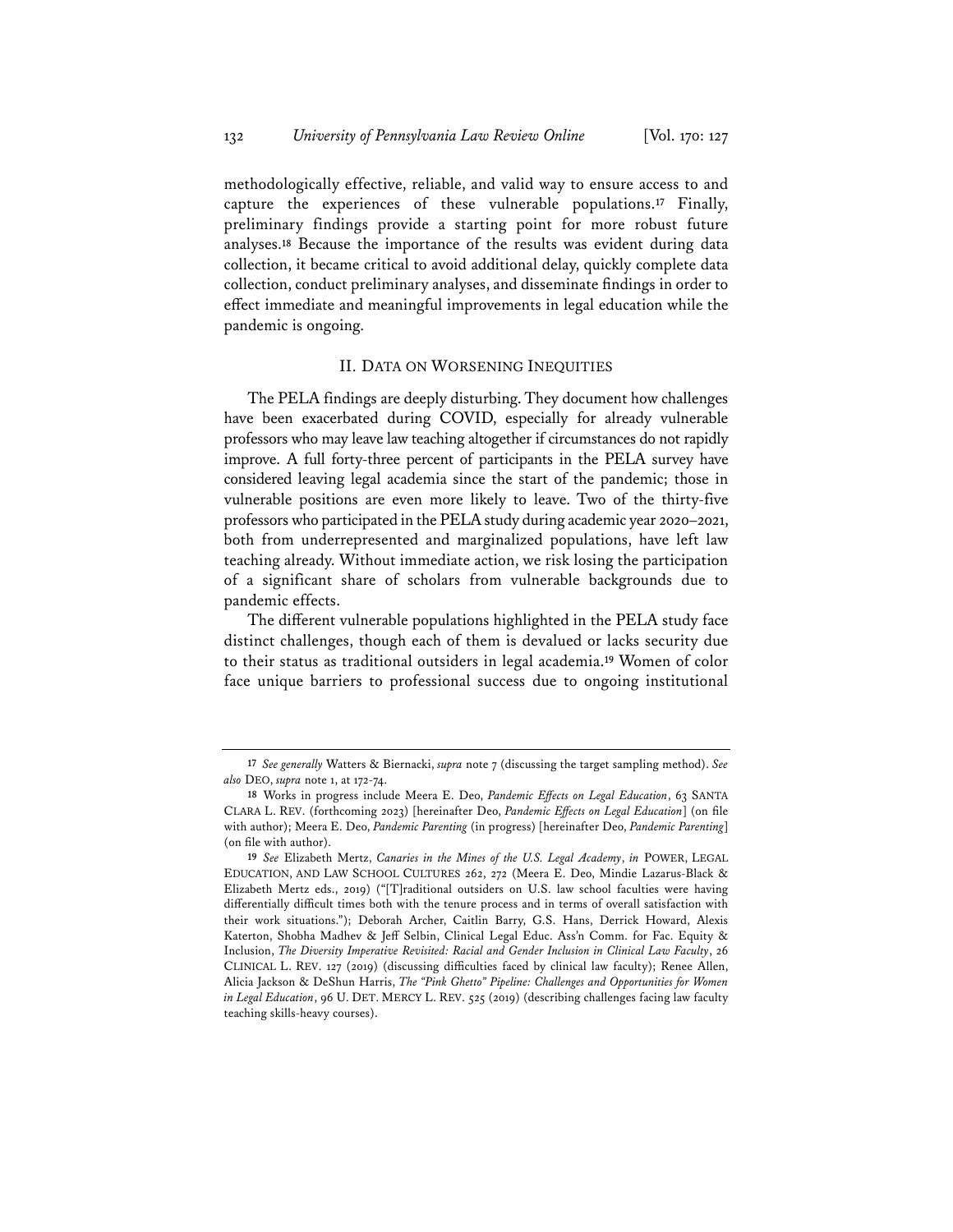*raceXgender bias*, while ongoing gender disparities affect all women.**<sup>20</sup>** Faculty who take on primary caregiving duties for children, elderly parents, or others, face compound pressures to perform at work while carrying extra responsibilities at home.**<sup>21</sup>** For untenured faculty, whether pre-tenure or teaching on a contract basis, a lack of job security fuels extra pressure to perform at high levels year after year.**<sup>22</sup>** Furthermore, these are largely overlapping categories: many women, including women of color, hold untenured positions and also provide extra caregiving at home.**<sup>23</sup>** In fact, women from all walks of life have been shouldering the caregiving burden throughout the pandemic, often sacrificing their own professional success.**<sup>24</sup>** The effects compound and intensify for those inhabiting multiple sites of vulnerability.

The PELA study as a whole delves into broad questions of pedagogy, distance learning, personal challenges, institutional support, and more; future publications will explore many of these themes and disaggregate data further.**<sup>25</sup>** The purpose of this Essay is to share preliminary findings about three urgent areas of inquiry that legal education must immediately address: Prioritizing Students, Scholarly (Un)Productivity, and Mental Health Effects.

#### A. *Prioritizing Students*

Vulnerable professors are doing all they can to support students—but not always receiving the support they need. Some administrators issue edicts for faculty to support students at all costs. A tenured Native American professor named Jean shares, "I was actually told repeatedly that if I could just get to 'count day' in mid-October, that I was supposed to do everything possible

**<sup>20</sup>** Bias based on *raceXgender* refers to "the compound effects often caused by holding multiple devalued identity characteristics, namely the intersection of race and gender." DEO, *supra* note 1, at 8. *Unequal Profession* provides baseline data on the *raceXgender* challenges facing women of color faculty from hiring through promotion, including interactions with colleagues, students, and administrators as well as ongoing gender disparities affecting women of color and white women alike. *Id.* at 4-5.

**<sup>21</sup>** *Id.* at 124-31.

**<sup>22</sup>** Allen et al., *supra* note 19; Katherine Barnes & Elizabeth Mertz, *Is It Fair? Law Professors' Perceptions of Tenure*, 61 J. LEGAL EDUC. 511, 511 (2012) (noting that tenure is an "important gateway to professional success and stability").

**<sup>23</sup>** Archer et al., *supra* note 19; DEO, *supra* note 1, at 138 ("Overall, women from all racial backgrounds take on more not only at work but also at home—highlighting the pervasive gender privilege of men who more easily enjoy a comfortable work/life balance.").

**<sup>24</sup>** In September 2020, 865,000 women dropped out of the workforce (four times the number of men who did so), largely to care for children who were out of school due to COVID. Andrea Hsu, *Even the Most Successful Women Pay a Big Price*, NPR (Oct. 20, 2020, 5:07 PM), https://www.npr.org/ 2020/10/20/924566058/even-the-most-successful-women-are-sidelining-careers-for-family-in-pandemic [https://perma.cc/7WNJ-JB8X]. The "mom penalty" has particular implications for women in elite jobs who risk losing "promotions, future earning power and also their roles as leaders . . . ." *Id.*

**<sup>25</sup>** *See, e.g.*, Deo, *Pandemic Effects on Legal Education*, *supra* note 18; Deo, *Pandemic Parenting*, *supra* note 18.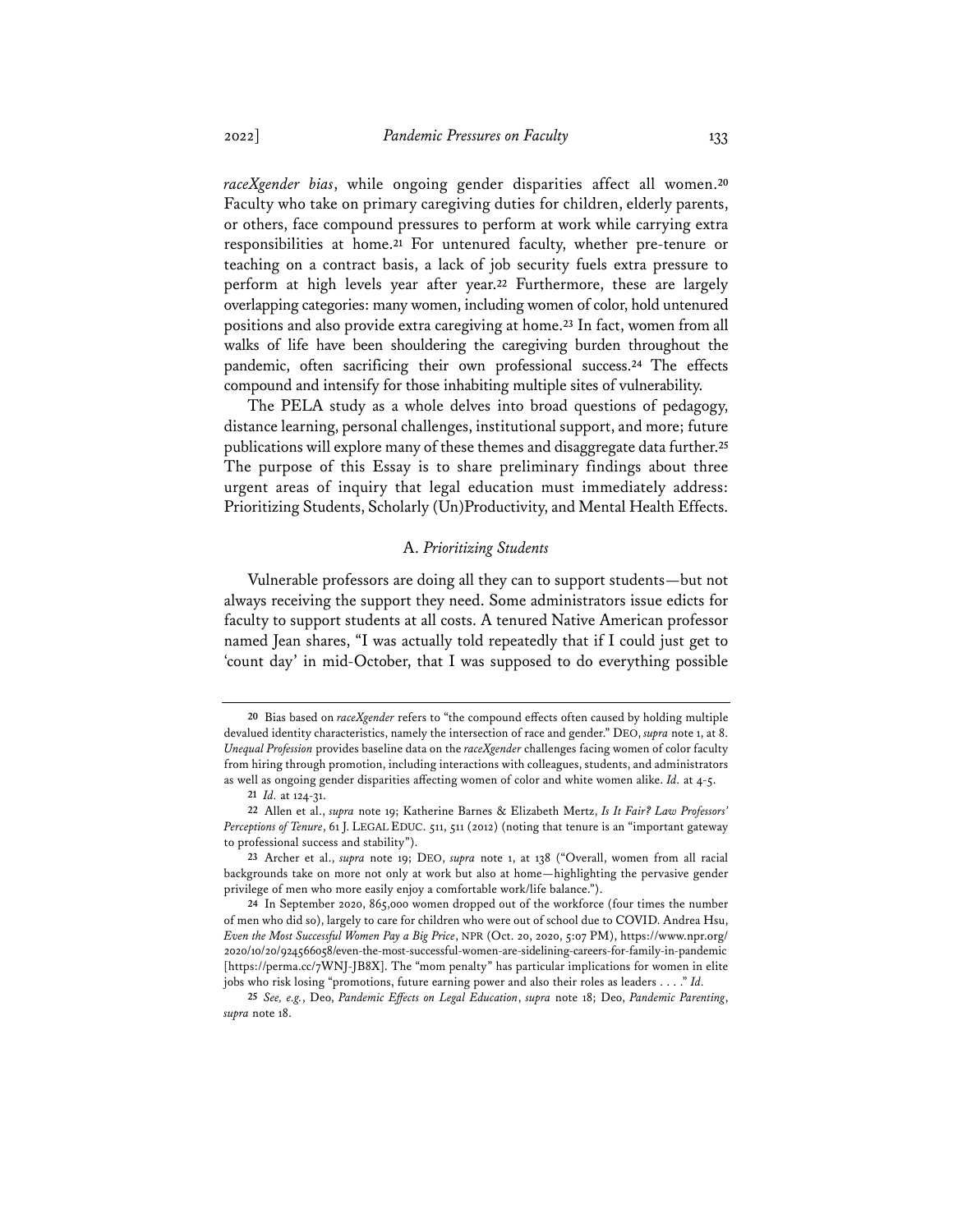[until then] to placate students." She explains that "count day" is "the day in which they calculate what our median GPA and LSAT scores are for *US News and World Report*." Because her administration worries about student attrition hurting their rankings, Jean says, "I was told that it was my job to keep the students happy, at least through mid-October."

Despite providing support, only forty percent of PELA respondents agree with the statement, "This past year, I received the institutional support I needed to succeed as a law professor." Alice, an untenured Asian American professor, is drowning under student demands. While she acknowledges that "students are themselves facing a really hard time," she also feels frustrated by constant "pressure on faculty to try to provide more support and more time to the students." She adds, "[F]aculty, like myself, [are] also struggling to handle our own situations." Many women professors agree with Alice: they want to be there for students and are proud that their investment benefits students and their institution, but worry that providing support can be all-consuming. Amelia, an untenured white professor, admits, "I think the student meetings are the toughest because they take so much time and there's just only so many hours in the day." It is not only an increase in time, but an increase in *emotional labor* as women faculty strive to provide the institutional connection and sense of belonging students crave at an especially lonely and difficult period in their lives.**<sup>26</sup>** PELA data reveal that many professors have redoubled efforts at supporting students, going far beyond clarifying concepts from Torts, Evidence, or Legal Writing. The purpose of office hours has never been solely to review course material, but COVID has further blurred the line between academic and emotional support. Paulette, a Black professor, echoes many others from the PELA study in saying, "I feel like I'm trying to carry the weight of a therapist in addition to being a faculty member." Paulette had already been performing extra service pre-pandemic; yet as COVID intensifies student needs, she and other women of color professors do even more, all while juggling additional COVID-related challenges in their own lives.

Despite working harder, survey data reveal that over one-quarter (twenty-six percent) of law professors in the PELA study have taken up to a fifteen percent salary reduction since the start of the pandemic. Additionally, over one-third (thirty-four percent) of PELA respondents report that since March 2020, their institutions have reduced or eliminated

**<sup>26</sup>** *Emotional labor* requires women faculty to set aside their actual emotions to comply with workplace norms. ARLIE RUSSELL HOCHSCHILD, THE MANAGED HEART: COMMERCIALIZATION OF HUMAN FEELING 7 (1983). "It is the unpaid, invisible work we do to keep those around us comfortable and happy." GEMMA HARTLEY, FED UP: EMOTIONAL LABOR, WOMEN, AND THE WAY FORWARD 13 (2018).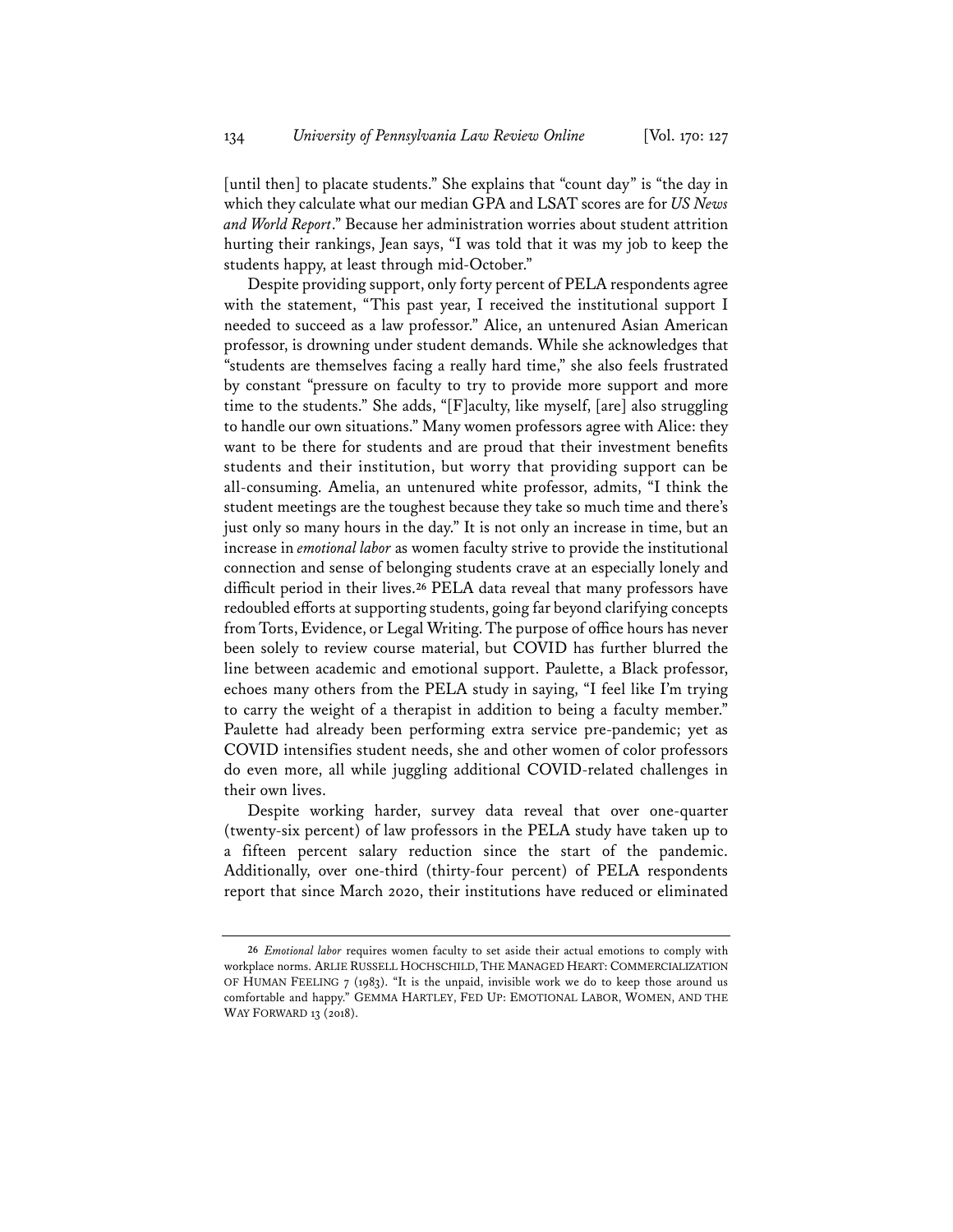research funds and stipends, sabbaticals, support for research assistants and teaching assistants, or compensation for overload teaching. In short, professors are doing much more, with much less.

Faculty are expected to continue producing exceptional teaching, service and scholarship despite greater pressures in their professional work (i.e., increased service) and their personal lives (i.e., increased childcare) as well as less support in both spheres.**<sup>27</sup>** Because excelling at all three has become virtually impossible, many professors triage, prioritizing immediate demands. This is particularly significant for faculty with young children, who carry the extra burden of simultaneously providing full-time childcare as a result of the pandemic.

The top priority for almost all professors is teaching. Renee, a Black professor with two children under the age of five who have been home with her for months, notes, "One of the things I just had to say to myself is that to get through this, I'm going to do only the things that I have to do. And I have to teach, you know, my 1Ls must be taught. So, I have solely focused on teaching." For faculty who are also formal leaders, the top of the to-do list is filled with administrative work. Mindy, an untenured Asian American professor and administrator, explains what prioritizing means to her: "The reality is, you focus on what's on fire. Whatever's on fire—or the biggest fire—will get your attention first." Elizabeth, a white full professor and Associate Dean, is clear about her priorities, saying, "When service or administrative stuff is roughly 70% of my life, I cannot do [research too]. So, I'm lucky that I have that privilege to just let [scholarship] go [because I'm tenured]." Even completing the bare minimum is a struggle for those in precarious positions, including junior faculty working towards tenure who also have significant caregiving responsibilities. Alice, who is in her first year of tenure-track teaching and has no consistent childcare for her toddler, is working herself to the bone. She confesses: "I do two all-nighters every week, just to be able to prep for class." Because her focus is on teaching, and her daylight hours are consumed with childcare, she notes, "[I] agonize over the lack of research [since I'm] not really making any progress."

## B. *Scholarly (Un)Productivity*

Alice is not alone. Many professors have not found the time, space, nor mental energy to produce scholarship during the pandemic. Women, caregivers, and untenured faculty respondents to the PELA survey report

**<sup>27</sup>** These three criteria—scholarship, teaching, and service—are the traditional pillars of tenure or other advancement in legal academia. *See Frequently Asked Questions*, ASS'N OF AM. L. SCHS.: BECOMING A L. TEACHER, https://teach.aals.org/tenure-track-faq [https://perma.cc/9TVK-UJET] ("Generally, tenure-track faculty are evaluated in three areas: scholarship, teaching, and service.").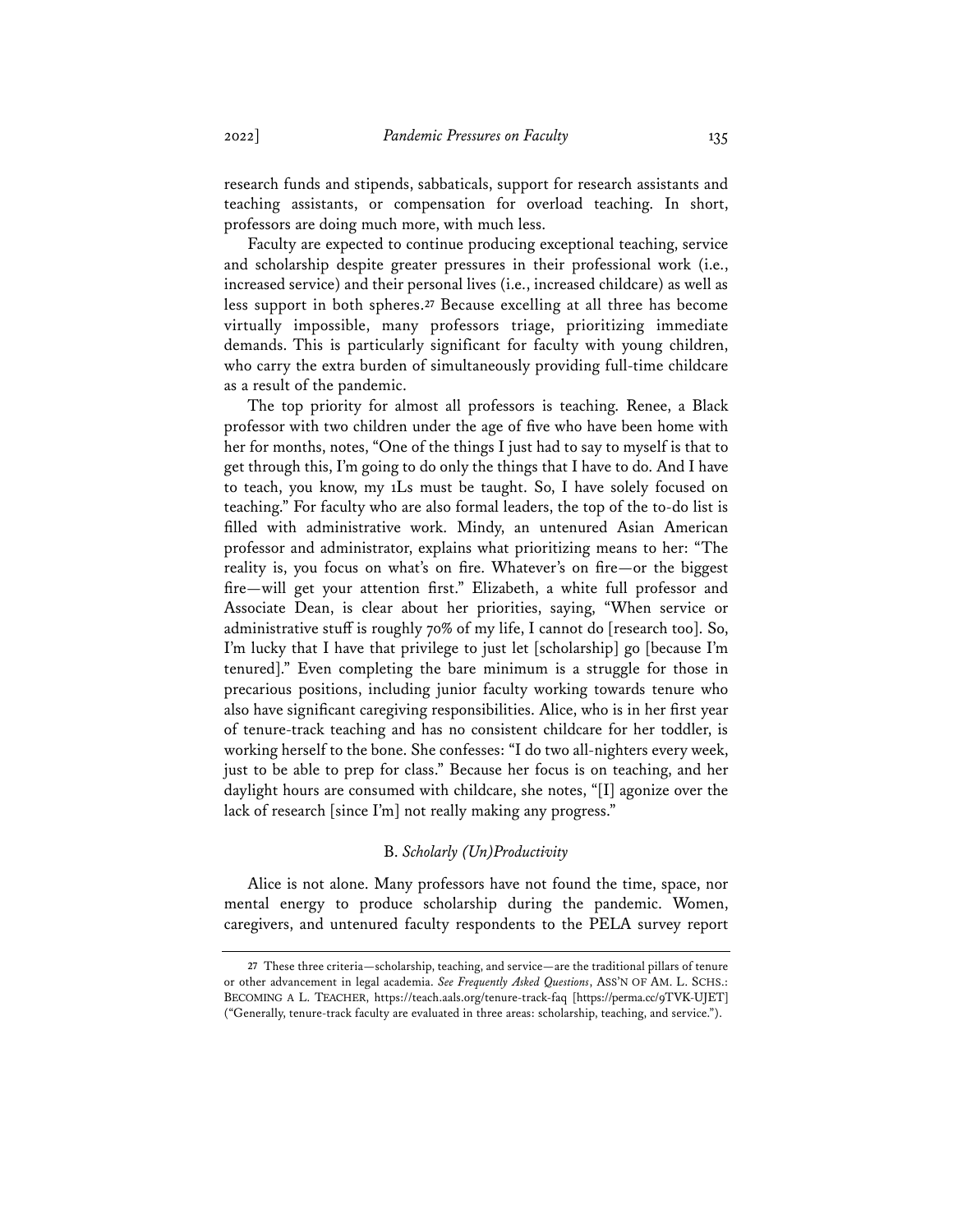spending significantly more time during COVID on service and teaching, leaving much less time for research. A tenured Native American professor named Kyle is disappointed to admit, "I haven't published anything in the last 14 months. I just have no energy." Analyses of qualitative data from the PELA study reveal that Kyle's experience is representative; many people of color cannot get in the right mindset to produce scholarship, given their understandable preoccupation with the pandemic, Black Lives Matter protests, election stress, the Capitol insurrection, family separation at the border, an increase in anti-Asian hate crimes, and the resumption of mass shootings.**<sup>28</sup>** Renee states, "I have things that I want to write, but I just can't get in the right space to really get them done."

Others are overwhelmed by mundane tasks that feel necessary due to COVID but take time away from the usual writing routine. During her interview in December 2020, a Black scholar named Fay recalled, "Summer [2020] was spent sterilizing groceries." By spring 2021, when vaccines were available, many women of color described spending hours every day seeking appointments for less tech-savvy relatives. Lila, a tenured Middle Eastern law professor, noted in February 2021, "[E]very single day I'm online, checking in the morning, noon, and then in the afternoon [for vaccine appointments for my parents]." COVID forces these faculty away from scholarship toward lifesaving and health-preserving tasks; they protect their families, join Zoom school with kindergarteners, and buy groceries for elderly neighbors—at the expense of their scholarly trajectory.

Some women of color faculty manage to publish despite competing demands on their time and mental space; most recognize both their privilege and the price they pay for that productivity. While they meet institutional expectations, each publication comes at a significant cost to themselves and their families. Fay is acutely aware of this irony, noting: "I actually managed to write and get stuff out during the summer, in part because I ignored my

**<sup>28</sup>** *E.g.*, Larry Buchanan, Quoctrung Bui & Jugal K. Patel, *Black Lives Matter May Be the Largest Movement in U.S. History*, N.Y.TIMES (July 3, 2020), https://www.nytimes.com/interactive/2020/07/03/ us/george-floyd-protests-crowd-size.html [https://perma.cc/HZL6-TQ44] (describing the enormous scope and impact of the Black Lives Matter movement); STOP AAPI HATE, STOP AAPI HATE NATIONAL REPORT 3.19.20–8.5.20 (2020), https://www.asianpacificpolicyandplanningcouncil.org/ wp-content/uploads/STOP\_AAPI\_Hate\_National\_Report\_3.19-8.5.2020.pdf [https://perma.cc/RB4G-BLR2] (detailing dramatically increased hate crimes against Asian Americans since the start of the pandemic); Teo Armus & Maria Sacchetti, *The Parents of 545 Children Separated at the Border Still Haven't Been Found. The Pandemic Isn't Helping.*, WASH. POST (Oct. 21, 2020), https://www.washingtonpost.com/nation/2020/10/21/family-separation-parents-border-covid [https://perma.cc/Y2TA-DRUM] ("I was very shaken by the number . . . . This was torture."); *Capitol Insurrection*, PBS: NEWSHOUR, https://www.pbs.org/newshour/tag/capitol-insurrection [https://perma.cc/B4JF-5ZZB] (linking to numerous articles covering the January 6 insurrection and ongoing repercussions); *see also infra* pp. 138.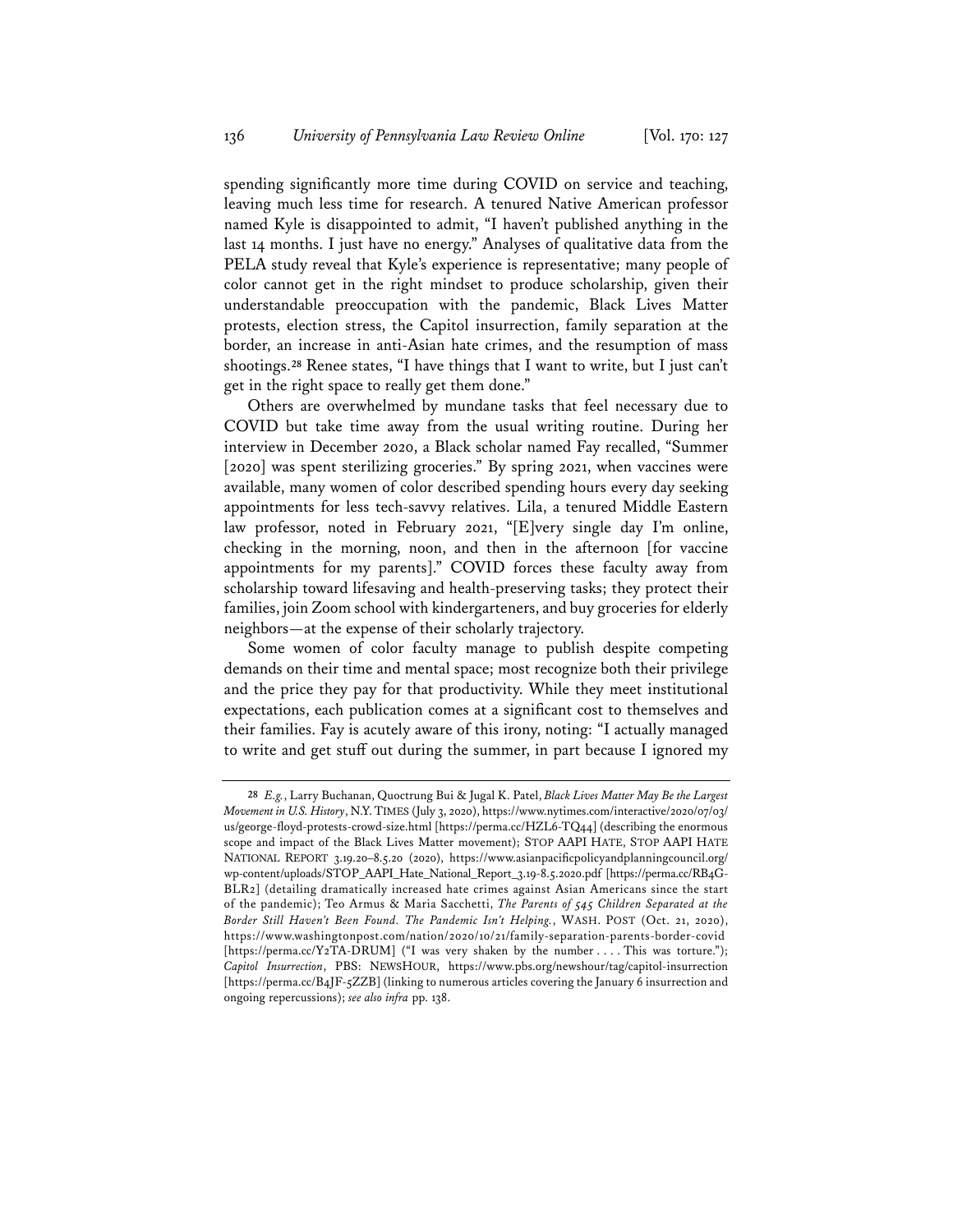children and ignored my husband, ordered DoorDash for five weeks. And I'm glad [my article] found a good home. But I'm aware that I was robbing Peter to pay Paul." As a tenured professor in a stable relationship with a healthy and employed partner, she could afford to pay this price though she understandably laments the costs.

Sleep was another casualty of the pandemic. While all faculty in the PELA study report sleeping less now than pre-COVID, some professors forego sleep to work. Untenured professors worry that their lack of productivity will ruin opportunities for promotion, tenure, or contract renewal, especially because most institutions value scholarship above all else. Paulette notes, "I did more work at night after my girls went down [and am] up before the sun comes up in the morning." Arthur, a Black junior scholar with young children at home, has a similar schedule, noting: "I try getting up at 5:00 to get a head start on the day before the kids wake up." Almost everyone is managing increased stress, pressure, and anxiety related to work and family—with those in difficult workplace and caregiving roles carrying heavier burdens.

## C. *Mental Health Effects*

Every respondent to the PELA survey reports elevated stress levels now, compared to pre-COVID. Professors are lonely, hitting their limits, and feeling both psychological and physiological effects. Virtually every person interviewed shared some version of what an untenured Asian American professor named Jay says: "It's been a hard year for everyone." Nina, a tenured Black professor, wonders aloud, "Wasn't it the worst? Like the hardest year ever?" An untenured Asian American professor named Maya states wryly, "There's a Peloton right there, staring at me. I never get on it because there's just not enough time in the day." Her physical health is not the only thing suffering: "Mental health wise, it was really bad [at first. And though it briefly got better,] I'm starting to flag now and really feeling the pressures." PELA survey results confirm that women in particular have less time now for exercise and leisure, largely because they spend much more time on childcare and household management.

Some professors avoided interactions with anyone outside of their immediate household, especially in the first year of the pandemic, before vaccines were widely available. Fred, an untenured Black professor with a toddler and infant at home, notes, "We took the social distancing very seriously." He explains, "We haven't seen any family members. We've had like a couple close church friends come and say hello [outside] from a distance." Many single people living alone endured months without any physical contact. During his PELA interview in spring 2021, Jay said he had not touched another person since "last summer," eight months prior. Similarly,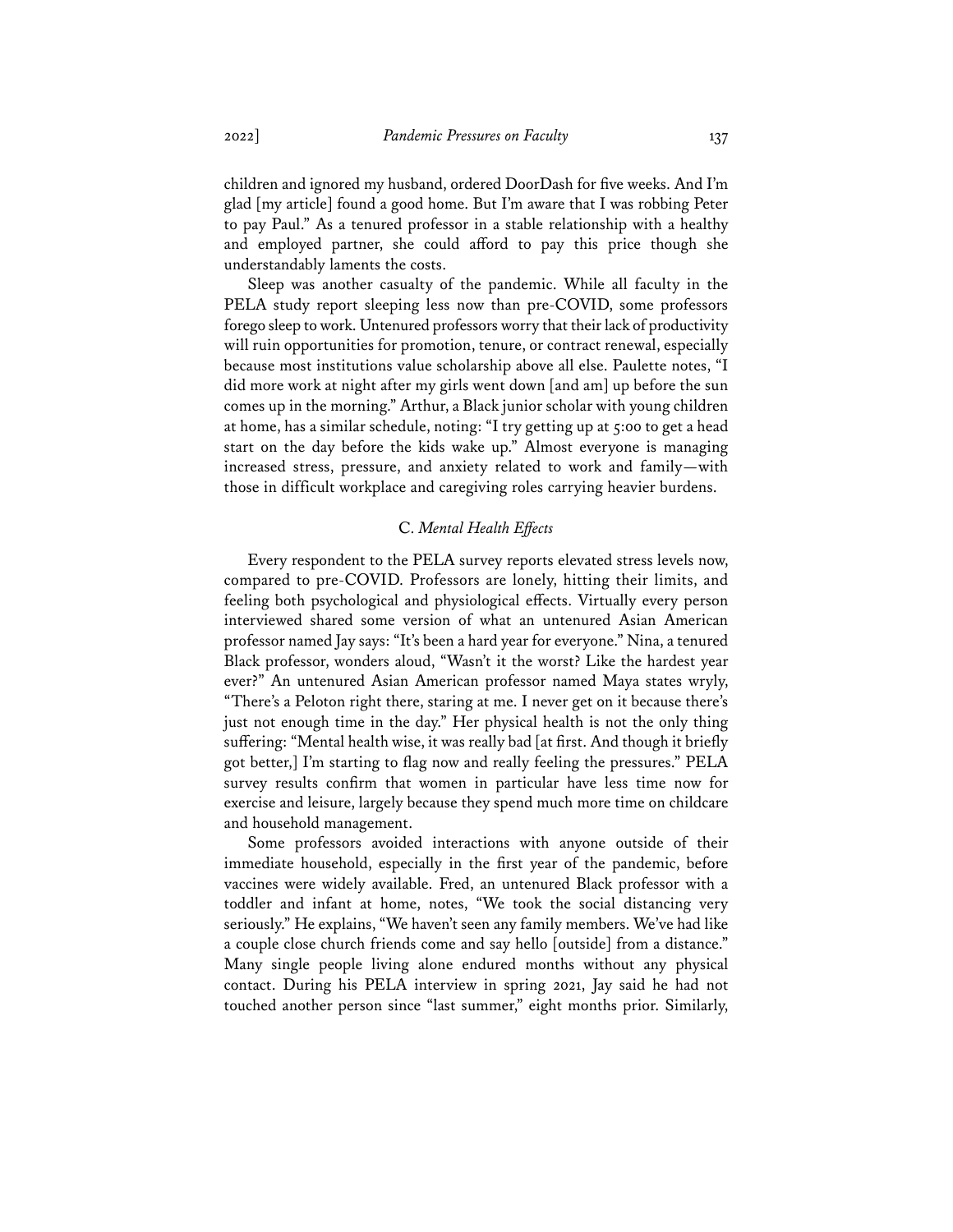when a tenured Black professor named Rose (who lives alone) was asked whether she was comfortable spending time with anyone in person, her response was, "Oh, yes. I still am going out to the grocery store. Sometimes I walk in the park, and I do see people there. And I ride my bike and I see people in the neighborhood walking around." Watching people from a distance is the only human interaction Rose has had.

While COVID itself created and intensified many existing challenges, the pandemic does not exist in a vacuum. Since March 2020, faculty of color have faced compound mental health effects based on racial trauma from significant external stressors.**<sup>29</sup>** While managing their own pain, faculty of color and especially women of color professors also have supported students from all backgrounds as they process their grief. Renee confides that in addition to COVID, she carries "the psychological impact of . . . George Floyd, of Breonna Taylor. Black people dying at the hands of the police is awful. I'm thinking about my children." Many professors wonder how much longer they can continue with so many pressures hitting them at once. As Paulette says, "Everyone has a certain threshold of what they can take, and I felt like I was definitely pushing against that boundary a lot." She explains, "Really it was the whole racial explosion [in addition to COVID]. I had multiple deaths in my family. Losing people, not being able to get together, seeing everything with George Floyd, and then seeing how everyone responded to that. I felt like I was spread thin." Jean recalls that due to the overwhelming pressure, she called an administrator "one day crying and I said, 'I am going to have a mental breakdown. I cannot do this.'"

The personal and professional challenges also impact family life, exposing layered burdens particularly for women of color. There are marital troubles, especially from the early days of the pandemic, including for Alice who notes, "That was not a great period for our marriage." Professors, like others in society, must navigate the pain of losing a parent or other family member during COVID. One professor of color shared, "My mom died in October." Now, as the caretaker for her elderly father and the primary caregiver for her young children, she acknowledges through tears, "So that's been a lot and COVID makes it harder. Yeah. It's been tough." She is aware that her stress has compounded based on COVID, parent death, caretaking, and work demands, but she has not been able to address her pain, noting, "I thought about it, but it's just like, when would I schedule that grief counseling?" Her mental health took a back seat to her students, her children, and her workplace duties. A Latina professor named Ariana also faces multiple personal challenges that impact her mental health, admitting, "I had a hard

**<sup>29</sup>** Some examples of recent incidents causing racial trauma are recounted earlier in this Part and in note 28, *supra*.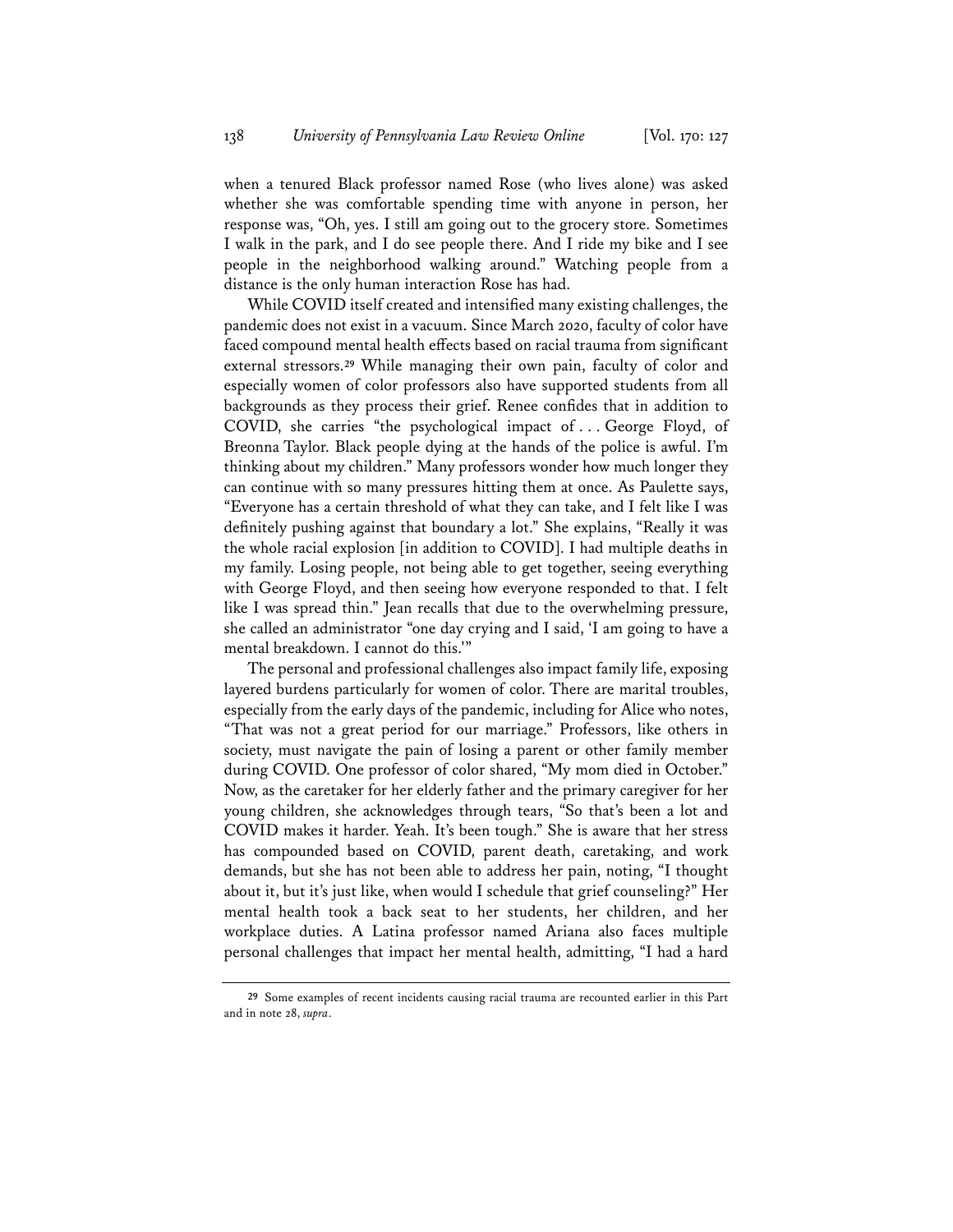time focusing between the COVID pandemic, quarantine, being away from my family, not being able to see my family, [multiple] deaths on my husband's side, feeling isolated, like, questioning all of my choices. I had a miscarriage in the spring. So, it's been hard, it's been hard." Through it all, Ariana has been pressured to be on campus, prioritizing in-person support to students over her own physical and mental health needs.

## III. THE CONTINUUM OF BARRIERS

While these empirical findings are shocking, many of the barriers revealed in the PELA data existed long before March 2020. Research conducted pre-pandemic documented some of these same structural inequities in legal academia. As one glaring example, service burdens have long been borne disproportionately by women faculty who rarely receive reward or recognition, despite the institutional benefit of their efforts.**<sup>30</sup>** Additionally, women professors, especially women of color, are more likely to innovate in the classroom, accommodate students, and provide service beyond formal committee duties—including advising student organizations, mentoring students and peers, and tackling diversity issues.**<sup>31</sup>** Furthermore, hierarchies in legal academia ensure that the very law professors who consistently have significant contact with students and provide substantial feedback (including those with expertise in legal writing, clinics, academic support, bar preparation, and library sciences) often receive less pay, little job security, and few opportunities for faculty governance.**<sup>32</sup>** While many women faculty enjoy working with students and providing other forms of service, research pre-pandemic documented that the time spent on these commitments comes at the expense of working on scholarship, which law schools value most

**<sup>30</sup>** Meera E. Deo, *The Paradox of Faculty-Student Interactions*, 69 J. OF LEGAL EDUC. 36, 37 (2019) ("[The] accessibility [of women of color faculty] can result in service overload, with constant student meetings and events that are rarely acknowledged or rewarded by colleagues or administrators.").

**<sup>31</sup>** *See* Colleen Flaherty, *Relying on Women, Not Rewarding Them*, INSIDE HIGHER ED (Apr. 12, 2017), https://www.insidehighered.com/news/2017/04/12/study-finds-female-professors-outperform-men-servicetheir-possible-professional [https://perma.cc/H3NG-RWBW] *("*[W]omen in the national sample performed 30 more minutes per week of service than men and 1.5 more service activities per year than men in the local sample.").

**<sup>32</sup>** *See* Allen et al., *supra* note 19, at 534 ("These skills positions are plagued with salary inequity, limited opportunities for promotion and professional development, and other distinguishable differences from 'traditional podium' faculty."); Olivia Smith Schlinck, *Academic Law Librarians Are Paid 47% Less than Their Faculty Counterparts*, RIPS L. LIBRARIAN BLOG (Feb. 4, 2022), https://ripslawlibrarian.wordpress.com/2022/02/04/academic-law-librarians-are-paid-47-less-thantheir-faculty-counterparts [https://perma.cc/XH6Q-GE74] (describing the extreme salary disparities between law librarians and other law faculty).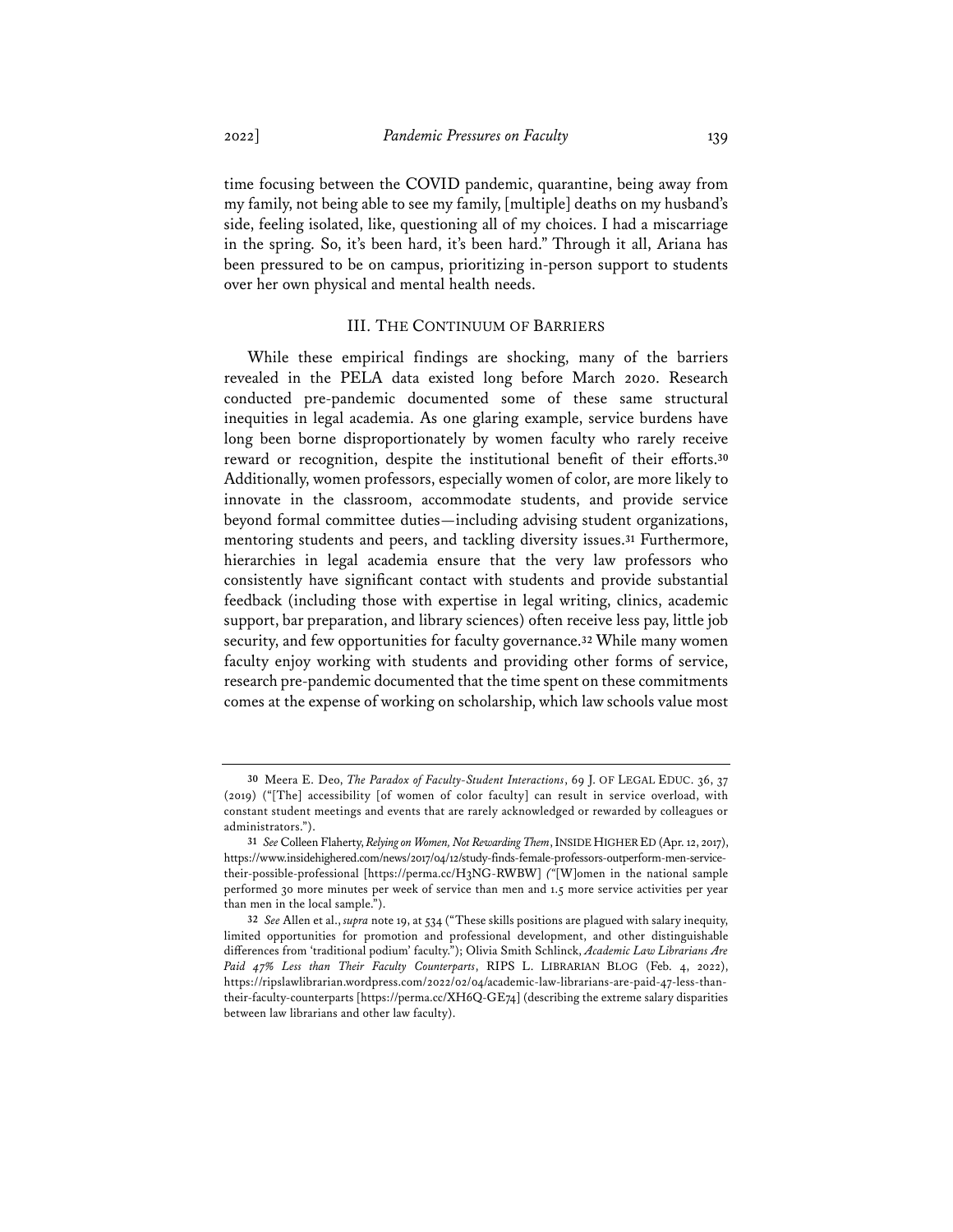for promotion, tenure, and other advancement.**<sup>33</sup>** The PELA data discussed above reveal the anxiety involved when overwhelming (but undervalued) service demands diminish time that would otherwise be spent on high-priority research.

Beyond workplace challenges, many of the faculty who consistently contribute more on campus have also carried more weight at home. Mothers in heterosexual relationships tend to be the *default parent*, responsible for managing day-to-day childrearing as well as tending to the emotional, *life admin*, and long-term needs of dependents.**<sup>34</sup>** This personal caregiving role has added significant time and stress to the daily lives of many women faculty throughout the pandemic, as documented in the PELA findings shared above. Again, these extra obligations, both personal and professional, existed long before COVID, have intensified during the pandemic, and will likely continue far into the future.

As PELA data confirm, external forces due to the pandemic have created even greater pressures on law faculty who were already vulnerable, marginalized, and underrepresented. In March 2020, over 100 colleges and universities closed or moved online, as did most K-12 schools throughout the country.**<sup>35</sup>** Parents assumed full-time responsibility for children who could no longer attend in-person school, camps, or after-school programs, while childcare assistance from babysitters and grandparents was often deemed too risky.**<sup>36</sup>** Even two years into the pandemic, with vaccines readily available

**<sup>33</sup>** *See supra* Part II; YOLANDA FLORES NIEMANN, GABRIELLA GUTIÉRREZ Y MUHS & CARMEN G. GONZÁLEZ, PRESUMED INCOMPETENT II: RACE, CLASS, POWER, AND RESISTANCE OF WOMEN IN ACADEMIA 4 ("*There is a penalty for service*, which universities claim to value, including student mentoring, *but there is no penalty for lack of service*."). One structural solution to the inequities discussed in this Essay is to reformulate the tenure calculus such that scholarship, service, and teaching are weighted and valued more equitably.

**<sup>34</sup>** *Life admin* can be defined as the many mundane but necessary tasks that comprise "the office work of life." ELIZABETH F. EMENS, LIFE ADMIN: HOW I LEARNED TO DO LESS, DO BETTER, AND LIVE MORE 3 (2019). The *default parent* handles the family's minutiae as well as "the emotional, physical, and logistical needs of the children." M. Blazoned, *The Default Parent*, HUFF. POST (Dec. 6, 2017), http://www.huffingtonpost.com/m-blazoned/the-default-parent\_b\_6031128.html [https://perma.cc/X9MB-YTDV].

**<sup>35</sup>** *Pandemic Triggers Chaos*, INSIDE HIGHER ED (Mar. 12, 2020), https://www.insidehighered.com/ news/2020/03/12/coronavirus-news-updates-wed-march-11 [https://perma.cc/H8HR-M9R2]; *see also* Stacey Decker, Holly Peele, Maya Riser-Kositsky, Hyon-Young Kim & Emma Patti Harris, *The Coronavirus Spring: The Historic Closing of U.S. Schools (A Timeline*), EDUC. WEEK (July 1, 2020), https://www.edweek.org/leadership/the-coronavirus-spring-the-historic-closing-of-u-s-schools-atimeline/2020/07 [https://perma.cc/2Y3Y-C48Q] ("Eventually, 48 states, four U.S. territories, the District of Columbia, and the Department of Defense Education Activity ordered or recommended school building closures for the rest of their academic year [2019–2020], affecting at least 50.8 million public school students.").

**<sup>36</sup>** Deo, *supra* note 9, at 2487-88; Tovia Smith, *Coronavirus Crisis Interrupts Plan for Many Summer Camps*, NPR (May 15, 2020, 5:03 AM), https://www.npr.org/2020/05/15/856594233/coronaviruscrisisinterrupts-plans-for-many-summer-camps [https://perma.cc/V24V-N2YE]; Katherine Harmon Courage, *Day Care, Grandparent, Pod, or Nanny? How to Manage the Risks of Pandemic Child Care*,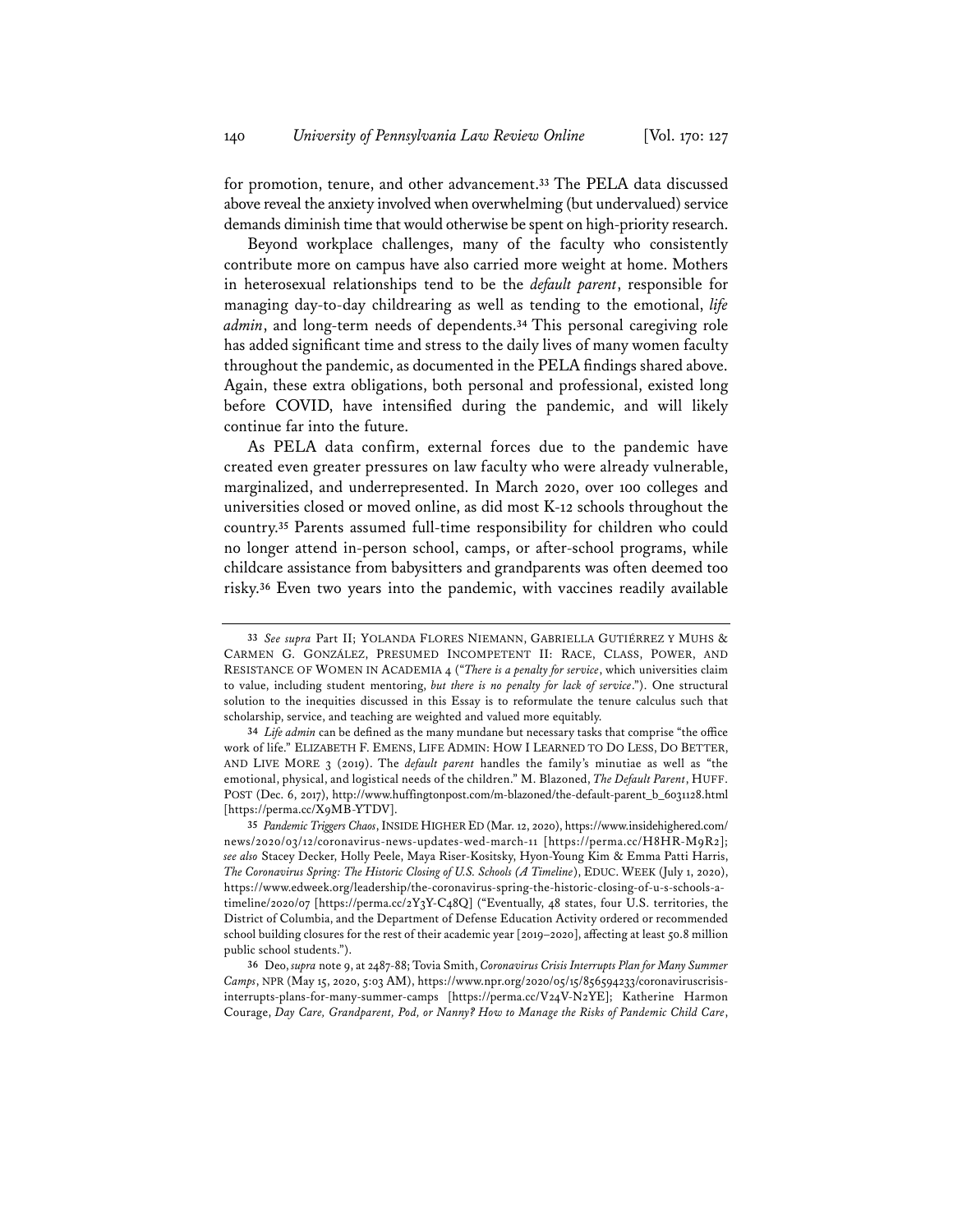and many children back to in-person school, daycares and classrooms have frequently closed due to staff shortages and COVID surges.**<sup>37</sup>** Default parents, usually mothers, are still picking up the slack.

At the same time, professors quickly pivoted to teaching online, an endeavor most had never undertaken.**<sup>38</sup>** PELA data reveal that those who had already been carrying heavier service loads found themselves tasked with making changes to student handbooks, revising faculty policies, and scheduling and leading committee meetings to address the ever-changing crisis of the earliest days of COVID. Many of these same professors had already been engaged in innovative pedagogy (especially women faculty, junior faculty, and those teaching skills-heavy courses); now, they strove to modify their courses further to meet the needs of remote students.**<sup>39</sup>**

The needs of students themselves have exploded far beyond the challenges of online classroom learning. According to PELA data and other sources, many professors notice their students struggling and strive to connect with and support them through targeted emails, individual Zoom meetings, and even by phone.**<sup>40</sup>** National aggregate data from the Law School Survey of Student Engagement (LSSSE) reveal that law students are more lonely, depressed, anxious, and unable to concentrate due to COVID; many suffer increased financial pressures, eviction worries, and even food insecurity.**<sup>41</sup>** Nevertheless, students report high rates of satisfaction

**41** MEERA E. DEO, JACQUELYN PETZOLD & CHAD CHRISTENSEN, IND. UNIV. CTR. FOR POSTSECONDARY RSCH. LAW SCHOOL SURVEY OF STUDENT ENGAGEMENT, 2021 ANNUAL REPORT: THE COVID CRISIS IN LEGAL EDUCATION 6 (2021), https://lssse.indiana.edu/wp-

NPR (Aug. 21, 2020, 5:00 AM), https://www.npr.org/sections/healthshots/2020/08/21/902613282/ daycare-grandparent-pod-or-nanny-how-to-manage-the-risksof-pandemic-child-care [https://perma.cc/3WWU-V3UH].

**<sup>37</sup>** Maanvi Singh, *Staff Shortages, Fear and Confusion: Los Angeles Schools Grapple with Covid Chaos*, GUARDIAN (Jan. 10, 2022, 6:00 AM), https://www.theguardian.com/us-news/2022/jan/10/usschools-covid-omicron-los-angeles-unified [https://perma.cc/YU93-8U8F].

**<sup>38</sup>** *E.g.*, Anya Kamenetz, *"Panic-gogy": Teaching Online Classes During the Coronavirus Pandemic*, NPR (Mar. 19, 2020, 9:00 AM), https://www.npr.org/2020/03/19/817885991/panic-gogy-teachingonline-classes-during-the-coronavirus-pandemic [https://perma.cc/EYN5-AX84] (describing faculty challenges adapting to remote teaching).

**<sup>39</sup>** Deo, *Pandemic Effects on Legal Education*, *supra* note 18.

**<sup>40</sup>** Stephanie Francis Ward, *As the Pandemic Drags on, Law Professors Are Making Changes*, A.B.A. J. (Jan. 18, 2022, 8:41 AM), https://www.abajournal.com/web/article/as-pandemic-drags-on-how-arelaw-professors-changing-ways-they-help [https://perma.cc/655G-J8N9] (discussing how professors were more flexible and inclusive with a variety of pedagogical practices, including granting extensions, holding extra office hours, and providing more hands-on assistance); Katie Stancombe, *Changing Course: Law Professors Alter Teaching Styles, Balance Exhaustion to Support Students*, IND. LAW. (Feb. 2, 2022), https://www.theindianalawyer.com/articles/changing-course-law-professorsalter-teaching-styles-balance-exhaustion-to-support-students [https://perma.cc/H75P-XQJ4] (recounting changes professors have made to boost engagement both virtually and in class in light of pandemicrelated exhaustion).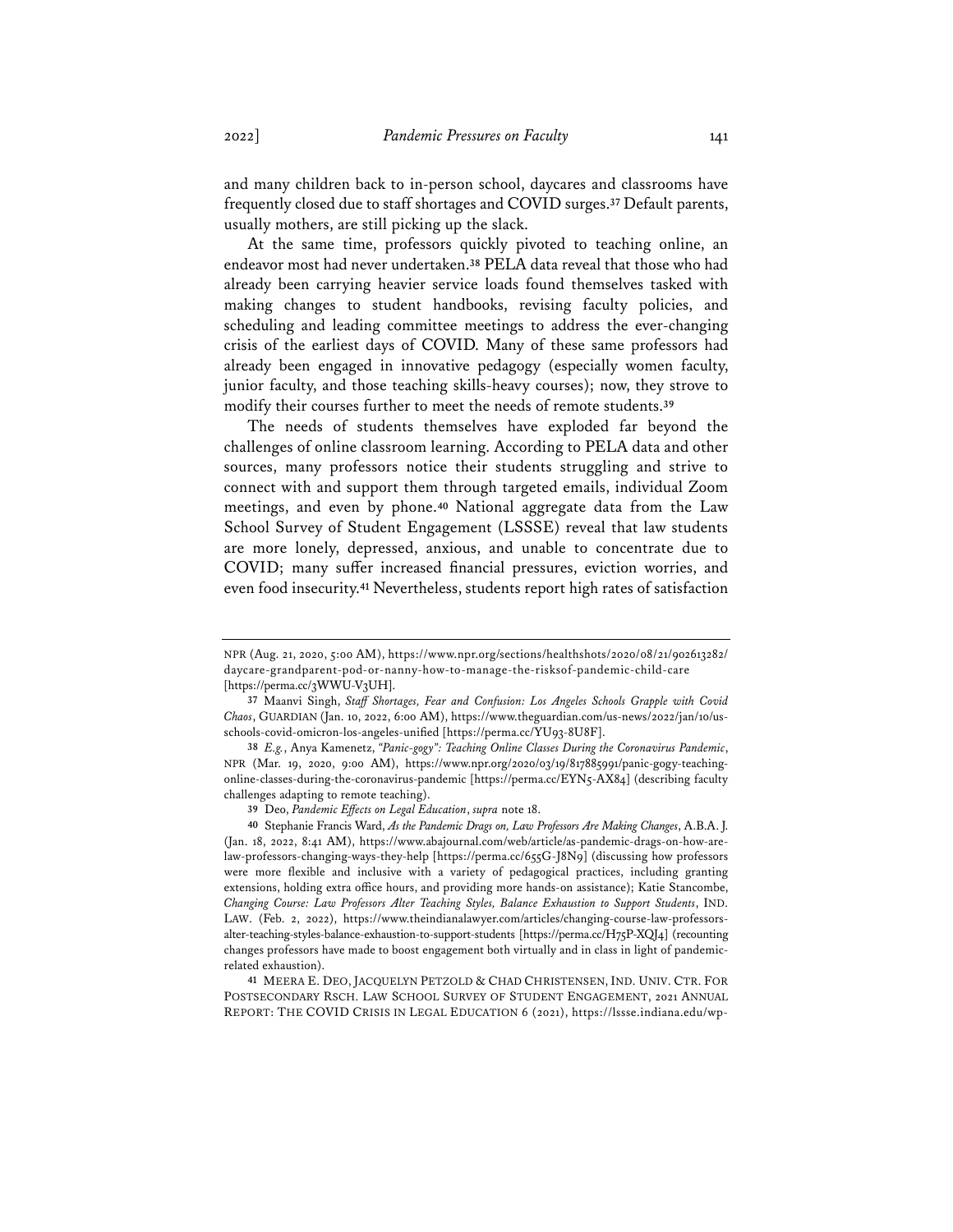with the overall law school experience as well as overwhelmingly positive interactions with faculty, noting that ninety-three percent of their professors have shown them "care and concern" during the pandemic.**<sup>42</sup>**

All students in higher education should receive the institutional support they need to succeed; empathetic and accessible faculty will continue to play an important role in this process. Similarly, faculty should be supported on their path to professional success; while producing scholarship will likely continue to be necessary for advancement in legal academia, models that place greater value on teaching and service would be more equitable. Furthermore, mental health challenges will continue to affect students and faculty even post-pandemic, due to lingering effects of COVID as well as new and other ongoing stressors. PELA findings reveal that professors have been navigating intensifying pressures due to COVID. Faculty in vulnerable positions prepandemic are in even more precarious situations now, and the barriers will remain long after COVID subsides. Given the continuum of these challenges, our priority must be to make necessary changes to address these concerns or risk losing not only vulnerable faculty, but also the students those professors have long supported.

#### **CONCLUSION**

In a traditional law review piece, the author would now share clear-cut solutions—a normative proposal or suggestions for improvement. This Essay advocates for going beyond the basics.

Tenure and promotion delay is one common faculty-support strategy that many institutions implemented soon after COVID upheavals began in spring 2020.**<sup>43</sup>** As we enter the third year of COVID restrictions, stress, and limitations, it is obvious that a one-year optional tenure delay is insufficient. Renee recognized this in the first year of the pandemic, noting, "I was offered to put my [upcoming promotion] review off to the next year and I chose not to. My publication record wasn't going to get better if I waited for a year, rather than doing it now. We're still in COVID, COVID is now." This remains true even today.

content/uploads/2015/12/COVID-Crisis-in-Legal-Education-Final-10.28.21.pdf [https://perma.cc/ BE7R-M8BR].

**<sup>42</sup>** A full 78% of law student respondents to the 2021 LSSSE survey report that their law school experience has been "good" or "excellent," while 72% report positive relationships with faculty; both findings are relatively consistent with data collected in recent years. *Id.* at 7.

**<sup>43</sup>** *E.g.*, Lauren Scungio, *Adapting in Times of Crisis: Navigating Tenure Clock Stoppage*, HARV. UNIV. GRAD. SCH. OF EDUC. COLLABORATIVE ON ACAD. CAREERS IN HIGHER EDUC.: BLOG (Mar. 31, 2020), https://coache.gse.harvard.edu/blog/adapting-times-crisis-navigating-tenure-clockstoppage [https://perma.cc/VPW7-8RHE].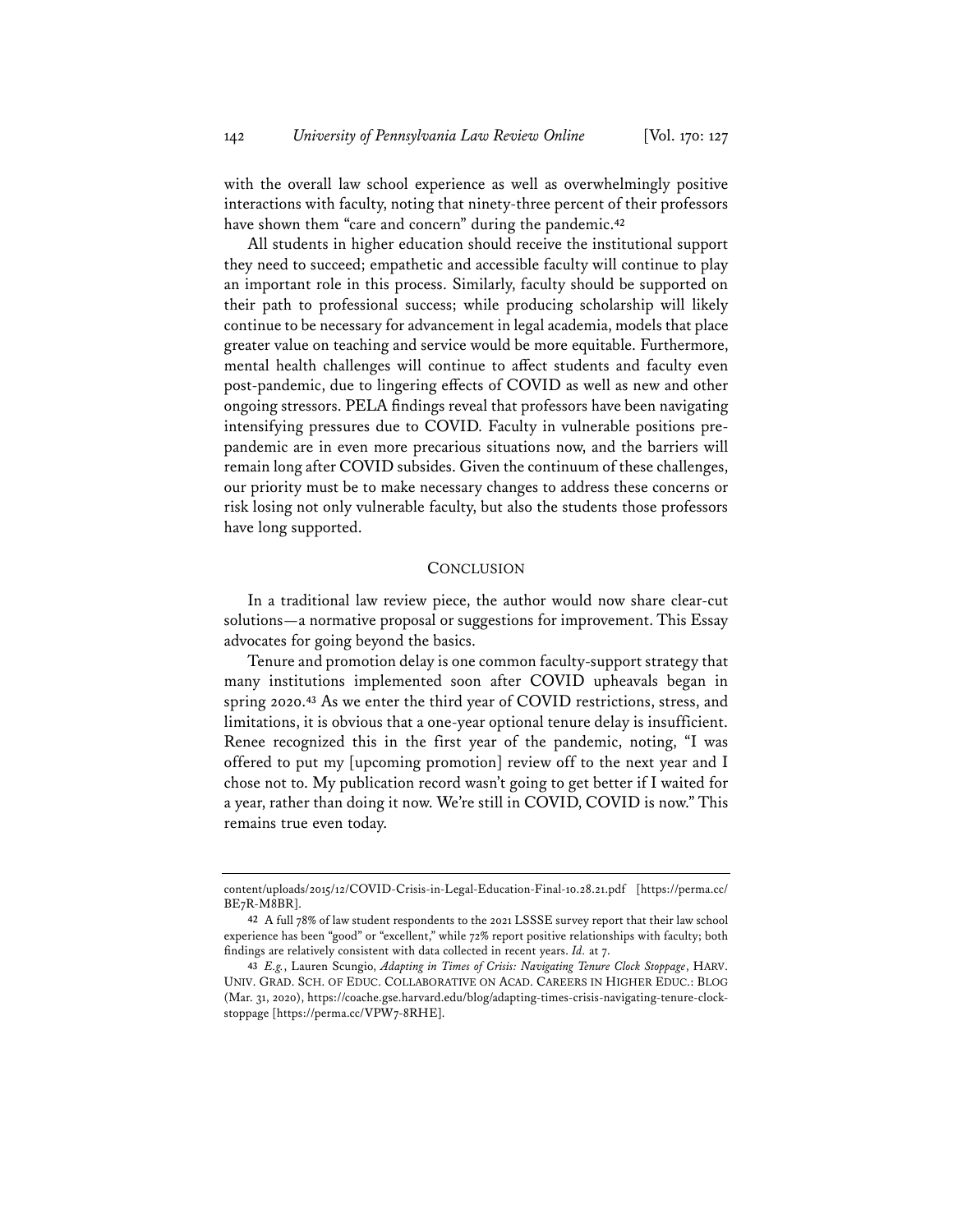Renee also considered others in her tenure cohort, wondering, "What if I'm up against men who took an additional year, and they have more pieces and then I'll be compared to them?" Renee's concerns are warranted. Participants in the PELA study who had little to no caregiving responsibilities have been publishing more. For instance, an untenured Asian American professor named Neel published over half a dozen pieces during academic year 2020–2021 alone; he recognizes that having "no caregiving responsibilities obviously [is] a huge reason why I've been able to be productive."

A tenure delay does not take disparate resources or responsibilities into account. Nor does it acknowledge the gender imbalance in service, where women have been overburdened by an explosion of student needs, institutional priorities, and campus-wide initiatives.

Tenure delay similarly ignores the innovative pedagogical approaches to online learning that have been the hallmark of many contract-based professors, those teaching skills-heavy courses, and tenured and tenure-track women teaching doctrinal courses. Furthermore, tenure deferral offers nothing whatsoever to the many contract-based faculty who have been carrying significant burdens long before as well as throughout the pandemic, since they are not eligible for tenure now or later. Similarly, those who are already full professors derive no support or benefit when institutions respond to pandemic pressures on faculty simply by providing opportunities to delay tenure or promotion.

Administrators must also address many additional negative financial consequences of the pandemic for vulnerable populations that are less likely to receive merit increases, cost of living adjustments, or bonuses for scholarly productivity if they are overburdened with personal and academic caretaking.**<sup>44</sup>** Delaying promotion also delays financial benefits that often accompany tenure, with lasting effects throughout the faculty trajectory. Additionally, the barriers are not time-limited as opportunities to make a lateral move to a new institution, secure a coveted chaired faculty position, or procure research or grant funding are also implicated, with effects reaching far into the future. Tenure delays cannot be the only option.

How can we think bigger? One suggestion comes from a white professor named Amy, who has no caregiving responsibilities herself and enjoys the

**<sup>44</sup>** Cassandra M. Guarino & Victor M.H. Borden, *Faculty Service Loads and Gender: Are Women Taking Care of the Academic Family?*, 58 RSCH. HIGHER EDUC. 672, 690-91 (2017) (finding that women faculty, on average, report performing more service than male faculty, and that such service loads reduce productivity in areas like research and teaching, which in turn leads to salary differentials).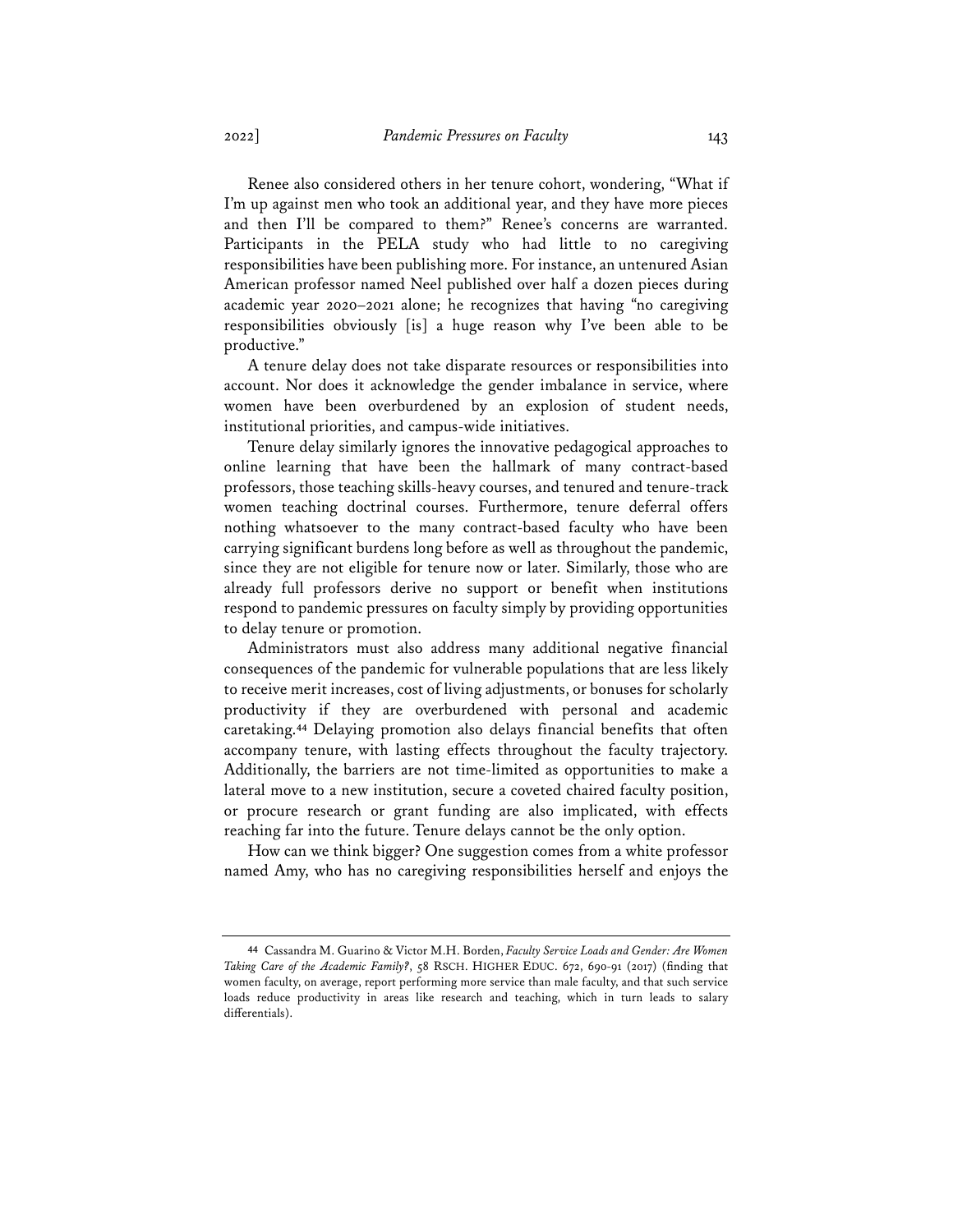security of tenure but recognizes how the pandemic has exacerbated ongoing inequities in legal academia. She says:

What I think we should do is reduce the scholarship requirement by 50%. If someone wrote one article and the normal expectation is two, look at that one article and give them tenure based on what they actually were able to produce instead of just moving the date. I mean, when is anyone going to have more time to write that second article? Just evaluate people based on what they were able to do. In a sense, give an accommodation, the way you might with respect to disability. Just prorate what people have done. We know how to do that. We're lawyers.

We should also consider other out-of-the box strategies for addressing the changing needs of vulnerable faculty. Because many of these challenges existed for decades before being exacerbated during COVID, solutions have been available for years.**<sup>45</sup>** For instance, women of color faculty who carry a disproportionate share of the student service burden—hosting individual meetings, providing emotional labor, and centering student needs—could be released from one or two formal service committees in order to preserve more of their time for research and make service loads more equitable. Other barriers that are unique to COVID will need novel and innovative solutions. For example, administrators might offer teaching relief, extend contracts until the pandemic is over, or fund more research assistants to serve the needs of students and faculty alike.

These academic-specific solutions are useful considerations to mitigate ongoing pandemic effects not only for law professors, but also for graduate students and academics in other disciplines.**<sup>46</sup>** Many American workers are in much more precarious positions, both personally and professionally. Single parents, parents of children with disabilities, and those with disabilities themselves are navigating even more challenging situations, often with less structural support.**<sup>47</sup>** Furthermore, front-line workers and others with less flexible and more physically or mentally taxing jobs also face stressors far beyond what many professors are managing. Whether working more

**<sup>45</sup>** For a comprehensive list of structural solutions to ongoing inequities in legal academia, see DEO, *supra* note 1, at 158-69.

**<sup>46</sup>** Tina Cheuk, *The Invisible Woman: Student Parents and the COVID-19 Pandemic*, AJE F. (Aug. 13, 2021), https://www.ajeforum.com/the-invisible-woman-student-parents-and-the-covid-19-pandemicby-tina-cheuk [https://perma.cc/2CC4-CQJK] (discussing the adverse effects of the pandemic on student parents in higher education).

**<sup>47</sup>** The PELA study sample includes participants who are single parents, parents of children with disabilities, and faculty with disabilities as well as those in same-sex marriages, in the LGBTQ community, and from other groups traditionally excluded from legal academia. They are not identified as such in the reported findings in order to protect their anonymity due to the small number of people with those background characteristics teaching in law schools today.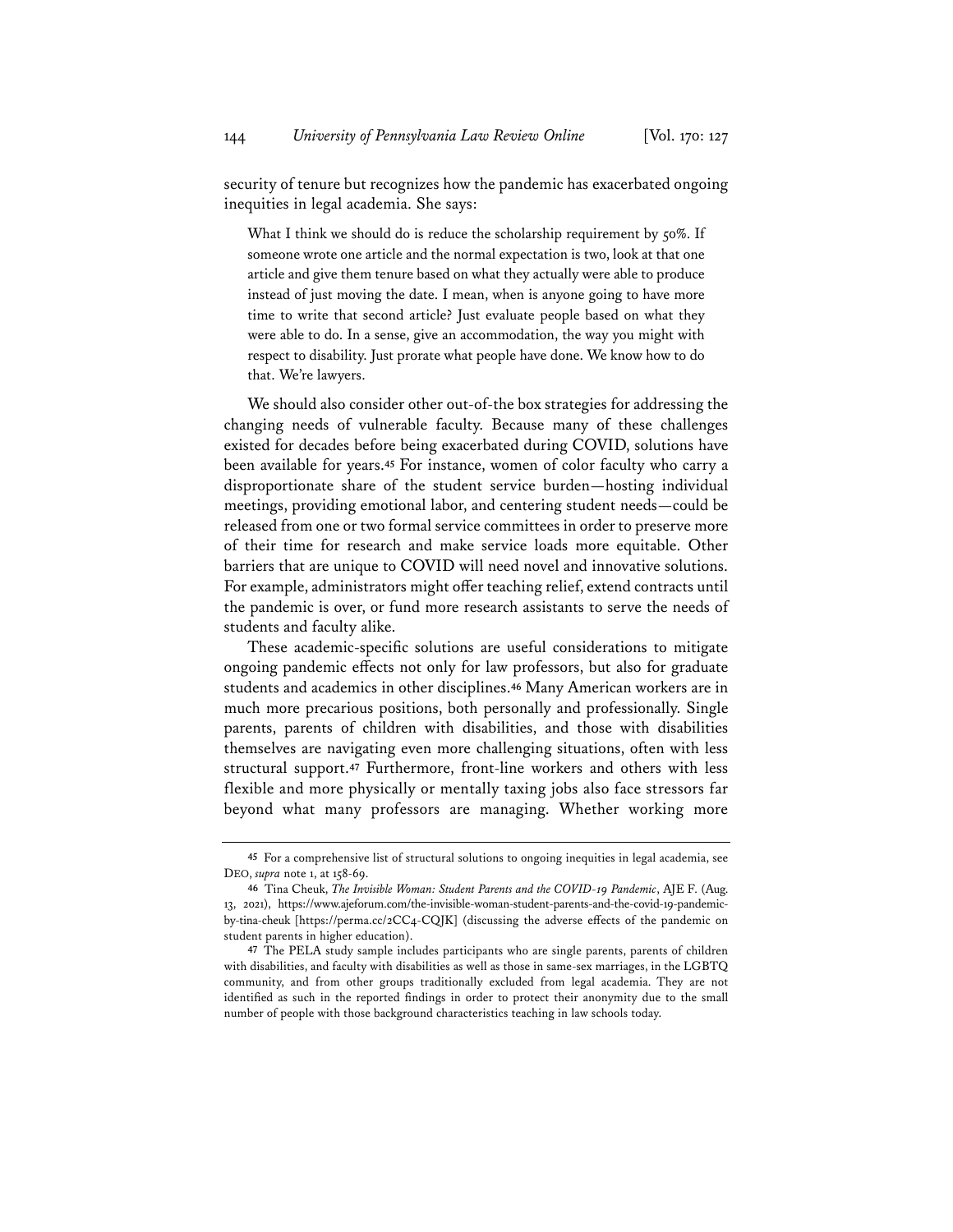demanding jobs or caretaking in more demanding circumstances, many individuals face additional and unique barriers due to COVID. The PELA findings and solutions should be applied to their circumstances too.

If we think broadly about the findings documented in the PELA data the expectation that people from marginalized populations serve those in need, leaving less time for work that is more valued, which adds to negative mental health effects—it becomes clear that the implications of this research extend to virtually all women in the workforce, caregivers juggling extra responsibilities at work and at home, and those working in positions with little pay, security, or opportunity for advancement. Similarly, if we consider the primary solution as "thinking creatively to support those in need," improvements in other arenas must go far beyond immediate fixes to reimagine the structure of the workplace and strike at the heart of existing inequities before we lose these workers to ongoing pandemic pressures. For some institutions, that may mean giving workers the option to continue working from home; others could offer flex time, or job-shares, or assess advancement based on different (and more equitable) metrics than they have used in the past.

While the pandemic has been awful in myriad respects, it also has provided an opportunity to make meaningful change. We can choose to work together to eliminate barriers in order to not just maintain but increase diversity, equity, and inclusion. At a time when so many law schools have pledged to support antiracism and social justice, promoting greater equity in legal academia through innovative measures and novel policies would prove their commitment.**<sup>48</sup>** Not doing so means we run the risk of losing the gains we have made over the past two decades—as well as the very people who represent that progress.**<sup>49</sup>** PELA data has documented that large percentages of law faculty from marginalized populations, like professors in other

**<sup>48</sup>** *Supra* note 2.

**<sup>49</sup>** In the alternative, faculty will push back through strikes, walk outs, and other measures; this is also already occurring. Jonathan Franklin, *Howard University Faculty Are Threatening to Strike over Working Conditions and Wages*, NPR (Mar. 18, 2022, 6:00 AM), https://www.npr.org/2022/03/ 18/1087415895/howard-university-faculty-are-threatening-to-strike-over-working-conditions-and- [https://perma.cc/N7AU-RG7S] ("Hundreds of faculty members at Howard University in Washington, D.C., say they are threatening to go on strike next week over complaints of unfair working conditions [including] . . . low pay for non-tenured, full-time teaching faculty and adjunct professors."); Foon Rhee, *Cal State and Faculty Union Make a Deal*, CAL MATTERS (Dec. 21, 2021), https://calmatters.org/newsletters/whatmatters/2021/12/california-unions-calstate-faculty-deal [https://perma.cc/KL8C-QXU7] (noting that California State University faculty will receive a raise and "a \$3,500 COVID bonus in recognition of the colossal upheaval to instruction as classes moved online in the 2020–21 school year" in order to avoid "a possible walkout and class cancellations").